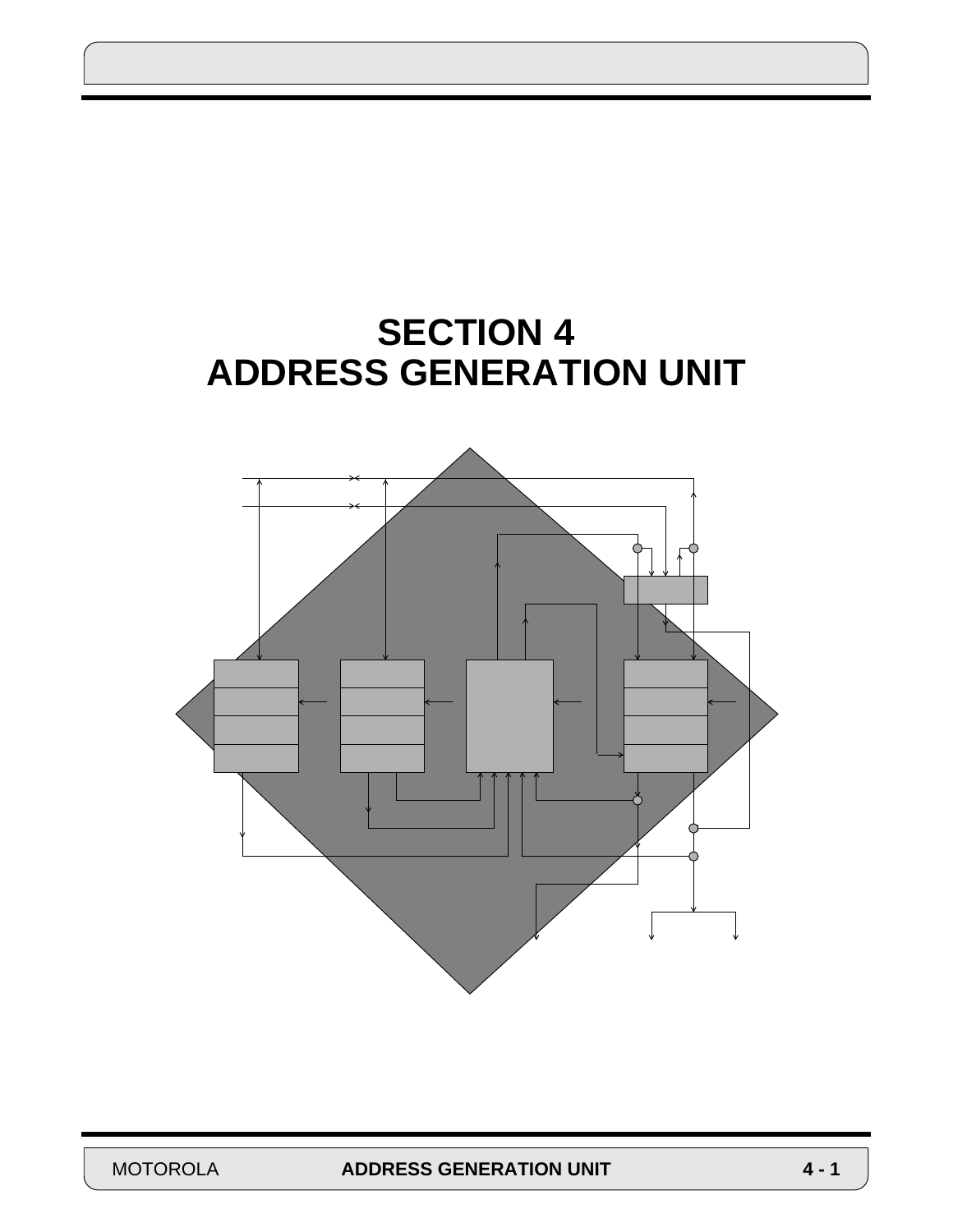# **SECTION CONTENTS**

| SECTION 4.1 ADDRESS GENERATION UNIT AND ADDRESSING MODES 3 |  |
|------------------------------------------------------------|--|
|                                                            |  |
|                                                            |  |
|                                                            |  |
|                                                            |  |
|                                                            |  |
|                                                            |  |
|                                                            |  |
|                                                            |  |
|                                                            |  |
|                                                            |  |
|                                                            |  |
|                                                            |  |
|                                                            |  |
|                                                            |  |
|                                                            |  |
|                                                            |  |
|                                                            |  |
|                                                            |  |
|                                                            |  |
|                                                            |  |
|                                                            |  |
|                                                            |  |
|                                                            |  |
| 4.4.2.4 Address-Modifier-Type Encoding Summary  25         |  |

**4 - 2 ADDRESS GENERATION UNIT** MOTOROLA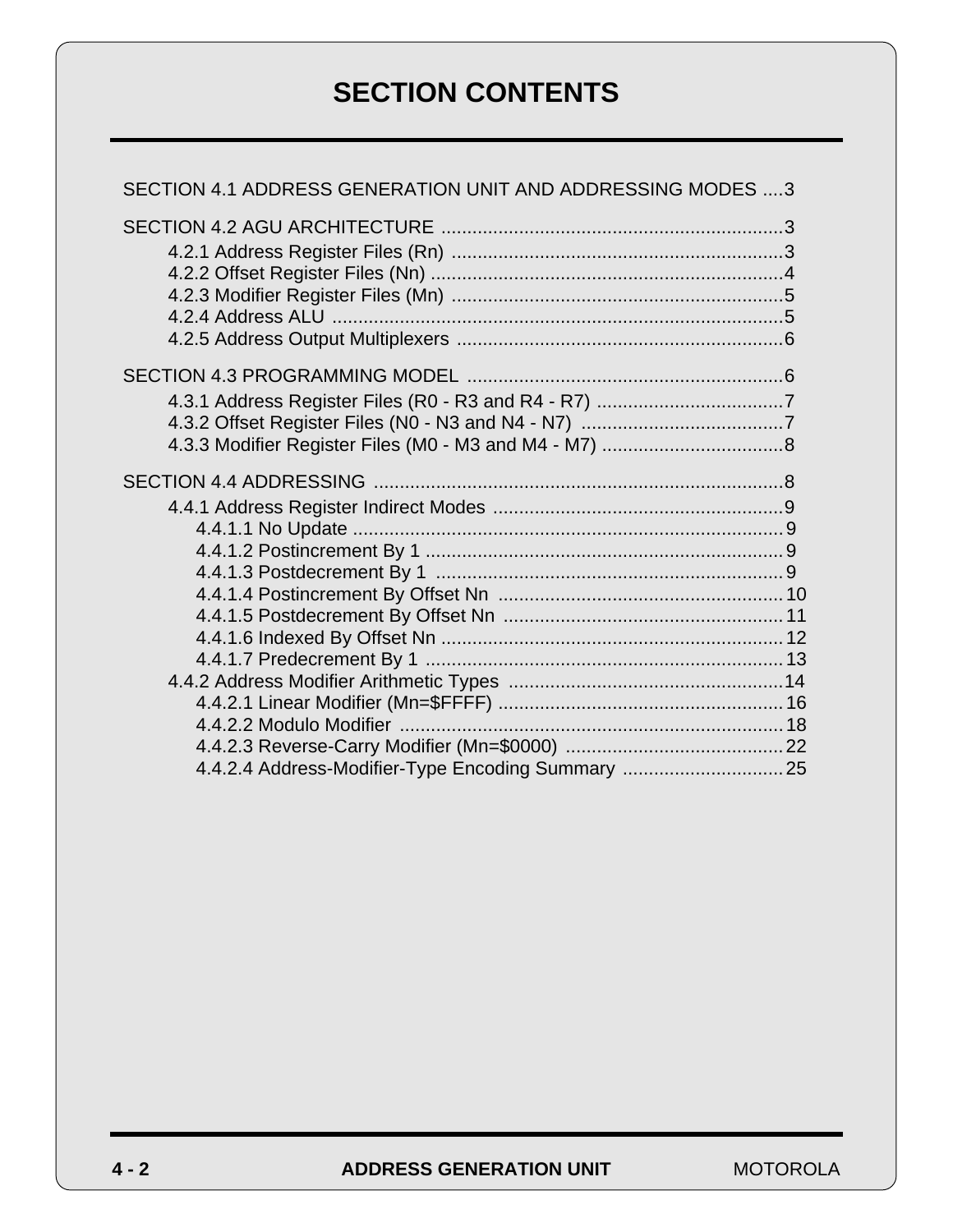### **4.1 ADDRESS GENERATION UNIT AND ADDRESSING MODES**

This section contains three major subsections. The first subsection describes the hardware architecture of the address generation unit (AGU), the second subsection describes the programming model, and the third subsection describes the addressing modes, explaining how the Rn, Nn, and Mn registers work together to form a memory address.

#### **4.2 AGU ARCHITECTURE**

The AGU is shown in the DSP56K block diagram in [Figure 4-1.](#page-3-0) It uses integer arithmetic to perform the effective address calculations necessary to address data operands in memory, and contains the registers used to generate the addresses. It implements linear, modulo, and reverse-carry arithmetic, and operates in parallel with other chip resources to minimize address-generation overhead.

The AGU is divided into two identical halves, each of which has an address arithmetic logic unit (ALU) and four sets of three registers (see [Figure 4-2](#page-4-0)). They are the address registers (R0 - R3 and R4 - R7), offset registers (N0 - N3 and N4 - N7), and the modifier registers (M0 - M3 and M4 - M7). The eight Rn, Nn, and Mn registers are treated as register triplets — e.g., only N2 and M2 can be used to update R2. The eight triplets are R0:N0:M0, R1:N1:M1, R2:N2:M2, R3:N3:M3, R4:N4:M4, R5:N5:M5, R6:N6:M6, and R7:N7:M7.

The two arithmetic units can generate two 16-bit addresses every instruction cycle — one for any two of the XAB, YAB, or PAB. The AGU can directly address 65,536 locations on the XAB, 65,536 locations on the YAB, and 65,536 locations on the PAB. The two independent address ALUs work with the two data memories to feed the data ALU two operands in a single cycle. Each operand may be addressed by an Rn, Nn, and Mn triplet.

### **4.2.1 Address Register Files (Rn)**

Each of the two address register files (see [Figure 4-2\)](#page-4-0) consists of four 16-bit registers. The two files contain address registers R0 - R3 and R4 - R7, which usually contain addresses used as pointers to memory. Each register may be read or written by the global data bus (GDB). When read by the GDB, 16-bit registers are written into the two least significant bytes of the GBD, and the most significant byte is set to zero. When written from the GBD, only the two least significant bytes are written, and the most significant byte is truncated. Each address register can be used as input to its associated address ALU for a register update calculation. Each register can also be written by the output of its respective address ALU. One Rn register from the low address ALU and one Rn register from the high address ALU can be accessed in a single instruction.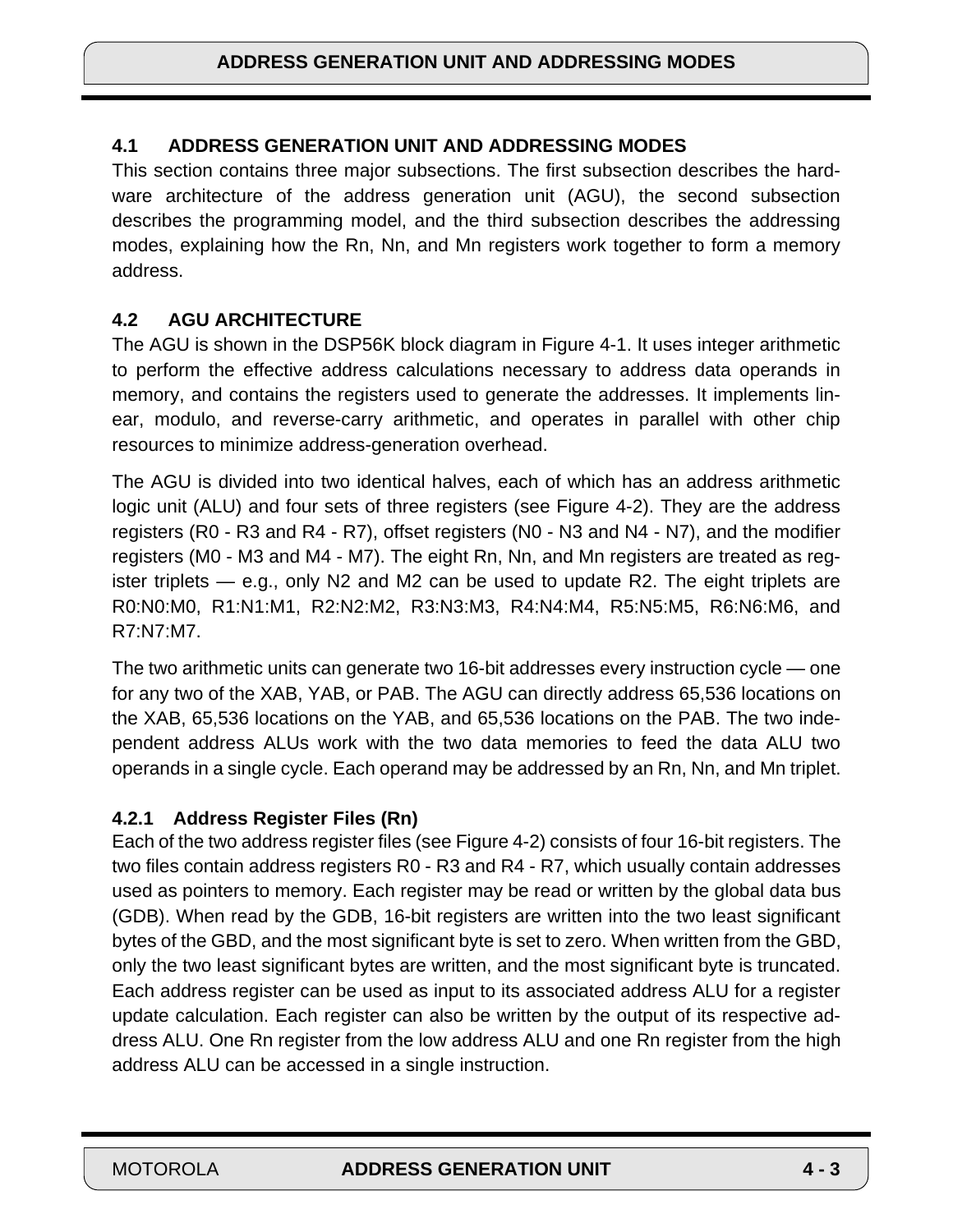# **AGU ARCHITECTURE**

<span id="page-3-0"></span>

**Figure 4-1 DSP56K Block Diagram**

### **4.2.2 Offset Register Files (Nn)**

Each of two offset register files shown in [Figure 4-2](#page-4-0) consists of four 16-bit registers. The two files contain offset registers N0 - N3 and N4 - N7, which contain either data or offset values used to update address pointers. Each offset register can be read or written by the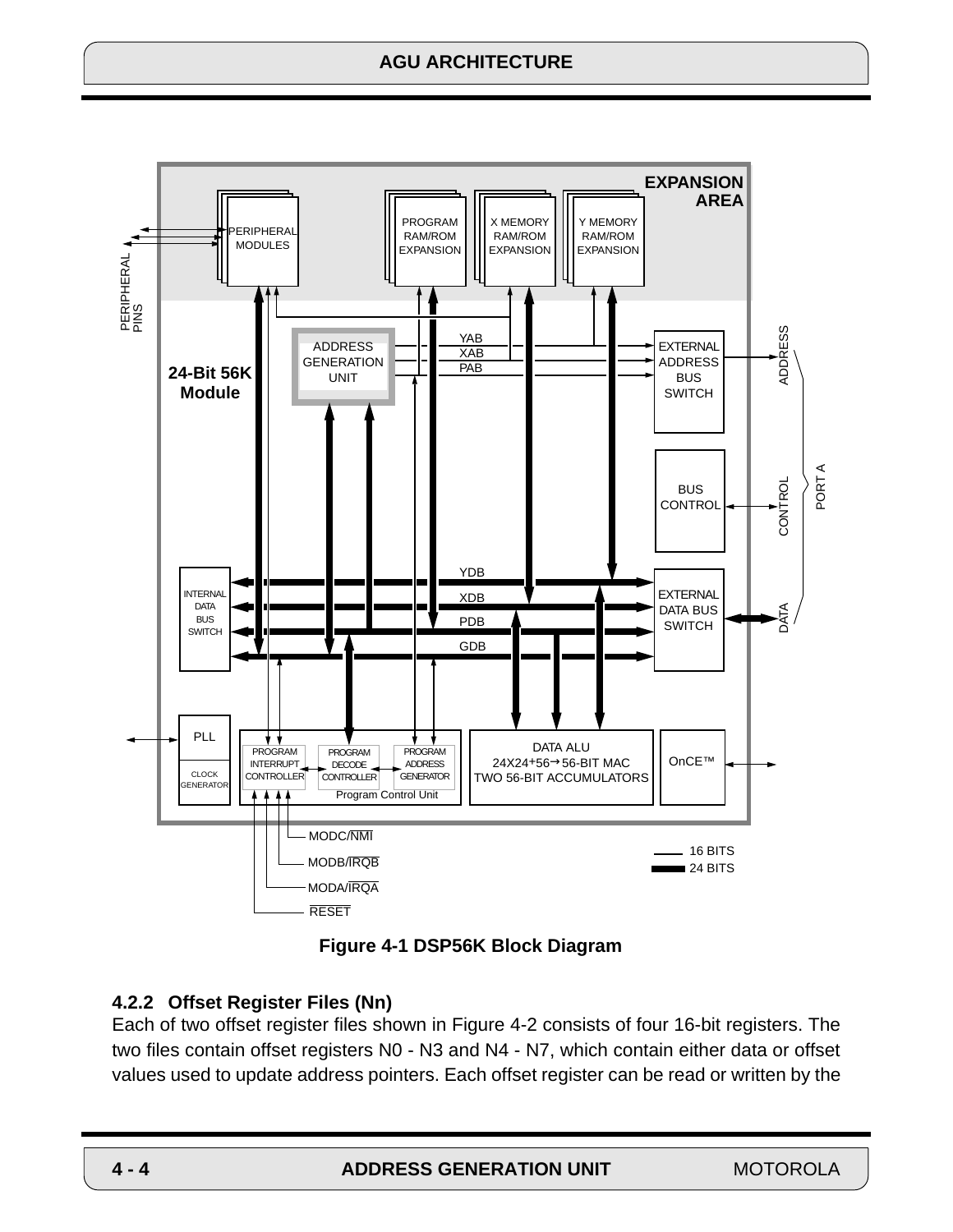<span id="page-4-0"></span>



GDB. When read by the GDB, the contents of a register are placed in the two least significant bytes, and the most significant byte on the GDB is zero extended. When a register is written, only the least significant 16 bits of the GDB are used; the upper portion is truncated.

# **4.2.3 Modifier Register Files (Mn)**

Each of the two modifier register files shown in Figure 4-2 consists of four 16-bit registers. The two files contain modifier registers M0 - M3 and M4 - M7, which specify the type of arithmetic used during address register update calculations or contain data. Each modifier register can be read or written by the GDB. When read by the GDB, the contents of a register are placed in the two least significant bytes, and the most significant byte on the GDB is zero extended. When a register is written, only the least significant 16 bits of the GDB are used; the upper portion is truncated. Each modifier register is preset to \$FFFF during a processor reset.

# **4.2.4 Address ALU**

The two address ALUs are identical (see Figure 4-2) in that each contains a 16-bit full adder (called an offset adder), which can add 1) plus one, 2) minus one, 3) the contents of the respective offset register N, or 4) the twos complement of N to the contents of the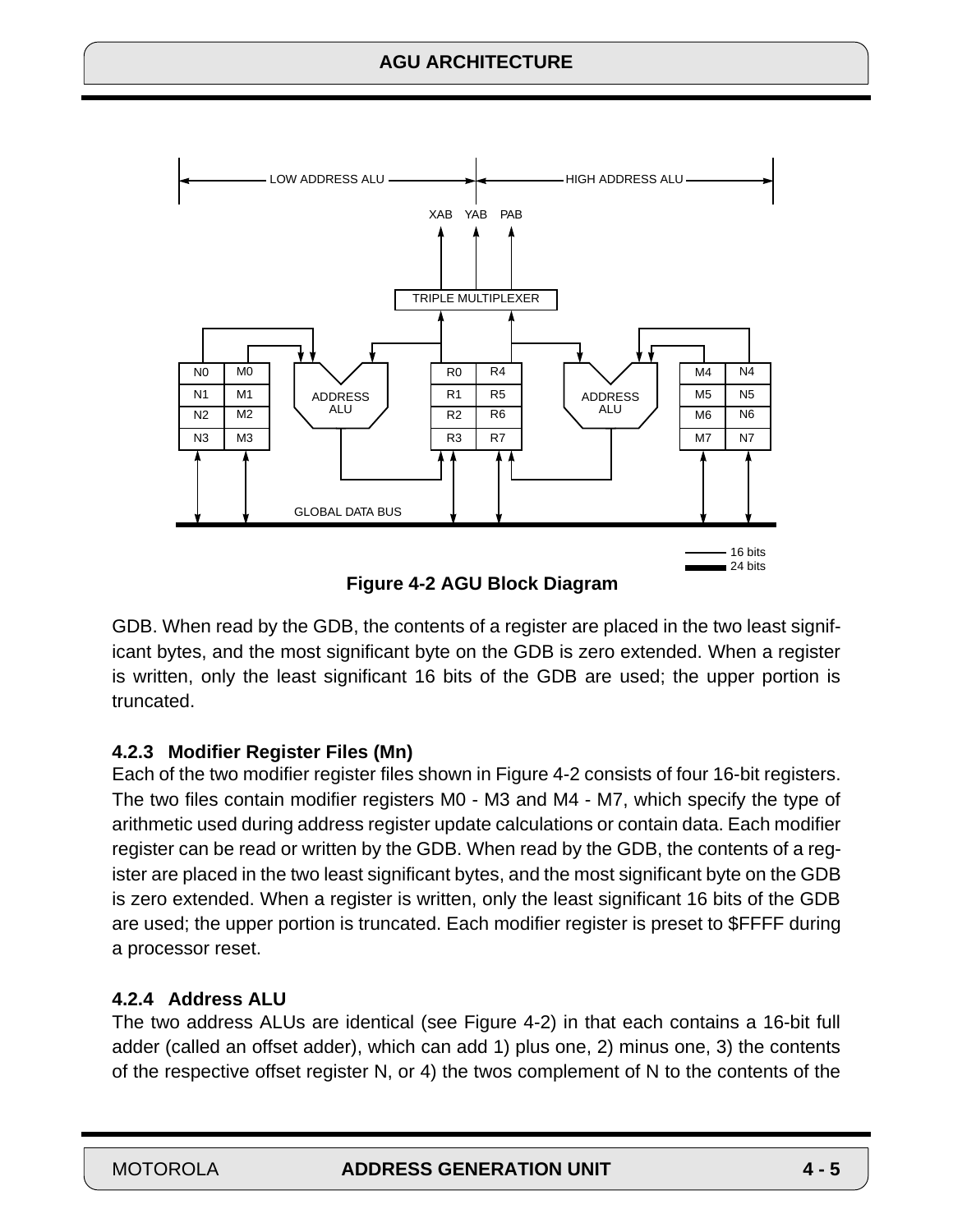selected address register. A second full adder (called a modulo adder) adds the summed result of the first full adder to a modulo value, M or minus M, where M-1 is stored in the respective modifier register. A third full adder (called a reverse-carry adder) can add 1) plus one, 2) minus one, 3) the offset N (stored in the respective offset register), or 4) minus N to the selected address register with the carry propagating in the reverse direction i.e., from the most significant bit (MSB) to the least significant bit (LSB). The offset adder and the reverse-carry adder are in parallel and share common inputs. The only difference between them is that the carry propagates in opposite directions. Test logic determines which of the three summed results of the full adders is output.

Each address ALU can update one address register, Rn, from its respective address register file during one instruction cycle and can perform linear, reverse-carry, and modulo arithmetic. The contents of the selected modifier register specify the type of arithmetic to be used in an address register update calculation. The modifier value is decoded in the address ALU.

The output of the offset adder gives the result of linear arithmetic (e.g., Rn  $\pm$  1; Rn  $\pm$  N) and is selected as the modulo arithmetic unit output for linear arithmetic addressing modifiers. The reverse-carry adder performs the required operation for reverse-carry arithmetic and its result is selected as the address ALU output for reverse-carry addressing modifiers. Reverse-carry arithmetic is useful for  $2<sup>k</sup>$ -point fast Fourier transform (FFT) addressing. For modulo arithmetic, the modulo arithmetic unit will perform the function  $(Rn \pm N)$  modulo M, where N can be one, minus one, or the contents of the offset register Nn. If the modulo operation requires wraparound for modulo arithmetic, the summed output of the modulo adder gives the correct updated address register value; if wraparound is not necessary, the output of the offset adder gives the correct result.

# **4.2.5 Address Output Multiplexers**

The address output multiplexers (see [Figure 4-2](#page-4-0)) select the source for the XAB, YAB, and PAB. These multiplexers allow the XAB, YAB, or PAB outputs to originate from R0 - R3 or R4 - R7.

# **4.3 PROGRAMMING MODEL**

The programmer's view of the AGU is eight sets of three registers (see [Figure 4-3](#page-6-0)). These registers can act as temporary data registers and indirect memory pointers. Automatic updating is available when using address register indirect addressing. The Mn registers can be programmed for linear addressing, modulo addressing, and bit-reverse addressing.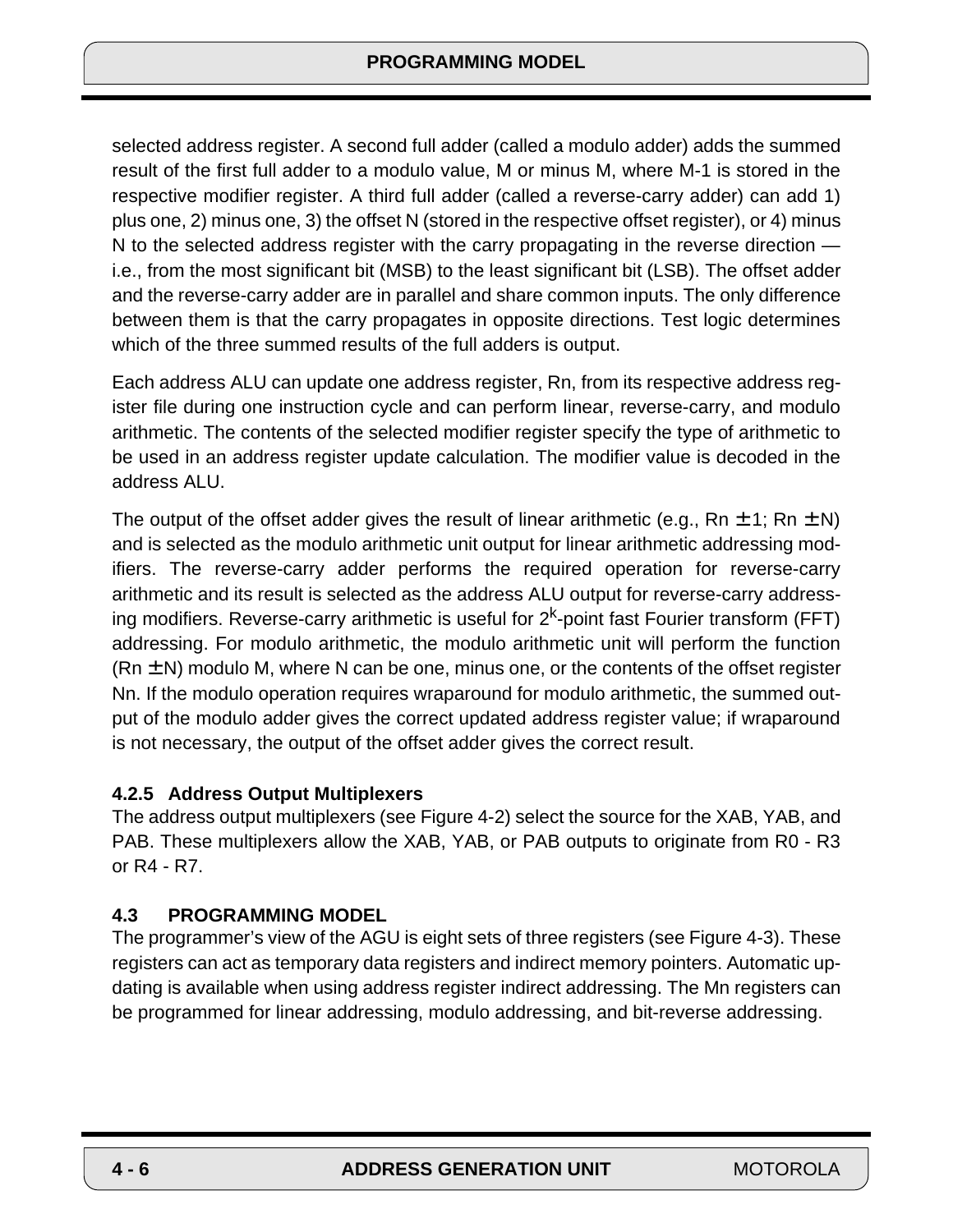<span id="page-6-0"></span>

\* Written as don't care; read as zero

#### **Figure 4-3 AGU Programming Model**

#### **4.3.1 Address Register Files (R0 - R3 and R4 - R7)**

The eight 16-bit address registers, R0 - R7, can contain addresses or general-purpose data. The 16-bit address in a selected address register is used in the calculation of the effective address of an operand. When supporting parallel X and Y data memory moves, the address registers must be thought of as two separate files, R0 - R3 and R4 - R7. The contents of an Rn may point directly to data or may be offset. In addition, Rn can be preupdated or post-updated according to the addressing mode selected. If an Rn is updated, modifier registers, Mn, are always used to specify the type of update arithmetic. Offset registers, Nn, are used for the update-by-offset addressing modes. The address register modification is performed by one of the two modulo arithmetic units. Most addressing modes modify the selected address register in a read-modify-write fashion; the address register is read, its contents are modified by the associated modulo arithmetic unit, and the register is written with the appropriate output of the modulo arithmetic unit. The form of address register modification performed by the modulo arithmetic unit is controlled by the contents of the offset and modifier registers discussed in the following paragraphs. Address registers are not affected by a processor reset.

### **4.3.2 Offset Register Files (N0** - **N3 and N4** - **N7)**

The eight 16-bit offset registers, N0 - N7, can contain offset values used to increment/decrement address registers in address register update calculations or can be used for 16-bit general-purpose storage. For example, the contents of an offset register can be used to step through a table at some rate (e.g., five locations per step for waveform generation), or the contents can specify the offset into a table or the base of the table for indexed addressing. Each address register, Rn, has its own offset register, Nn, associated with it.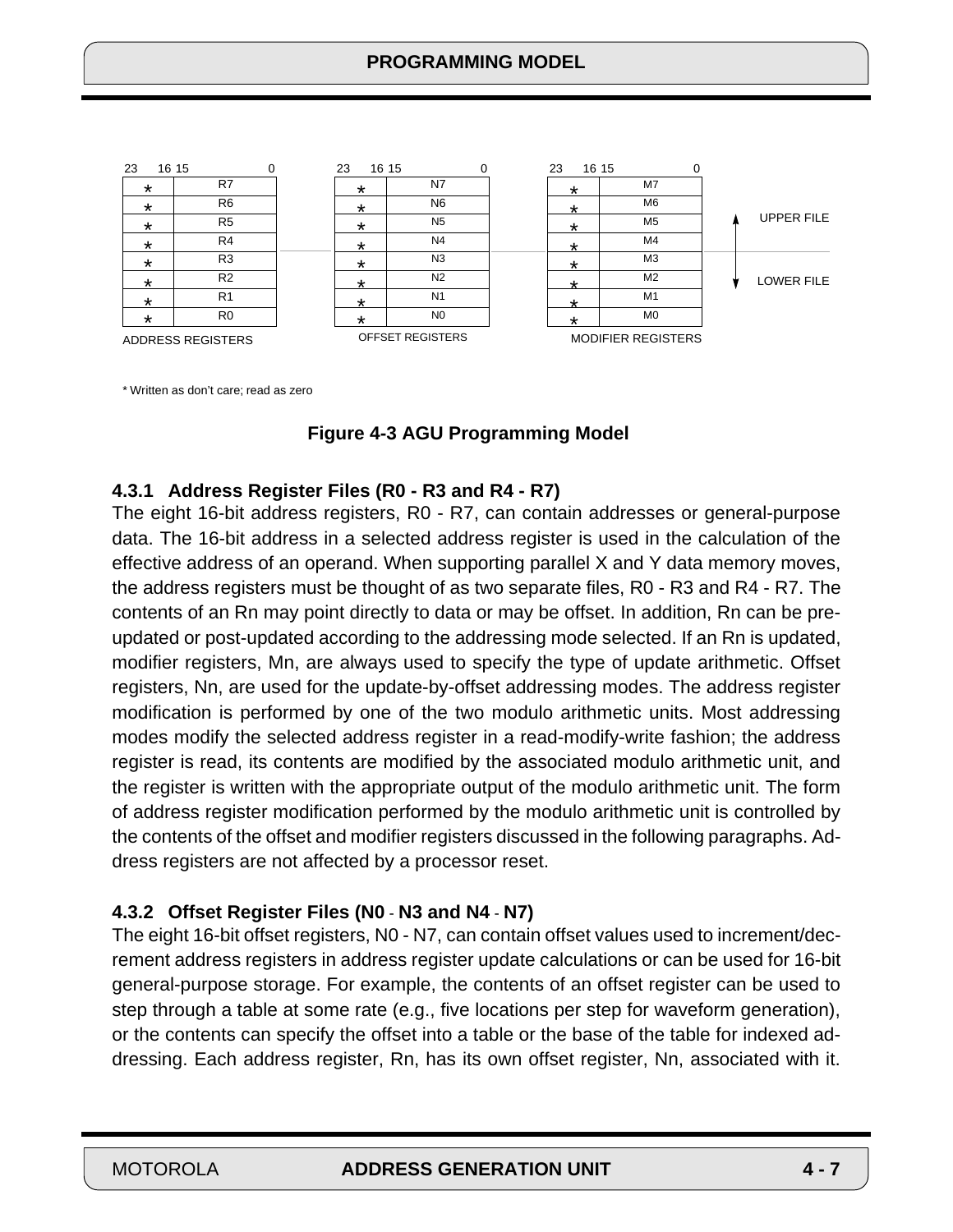<span id="page-7-0"></span>

| <b>Table 4-1 Address Register Indirect Summary</b> |  |
|----------------------------------------------------|--|
|----------------------------------------------------|--|

| <b>Address Register Indirect</b> | <b>Uses Mn</b>  | <b>Operand Reference</b> |   |   |   |   |   |                           | <b>Assembler</b> |    |               |
|----------------------------------|-----------------|--------------------------|---|---|---|---|---|---------------------------|------------------|----|---------------|
|                                  | <b>Modifier</b> | S                        | С | D | A | P | X | Υ                         |                  | XY | <b>Syntax</b> |
| No Update                        | No.             |                          |   |   |   | X | X | X                         | X                | Х  | (Rn)          |
| Postincrement by 1               | Yes             |                          |   |   |   | X | X | $\boldsymbol{\mathsf{X}}$ | X                | X  | $(Rn)+$       |
| Postdecrement by 1               | Yes             |                          |   |   |   | X | X | $\times$                  | $\times$         | X  | (Rn)–         |
| Postincrement by Offset Nn       | Yes             |                          |   |   |   | X |   |                           | Χ                |    | (Rn)+Nn       |

NOTE:

- S = System Stack Reference
- C = Program Control Unit Register Reference
- D = Data ALU Register Reference
- A = Address ALU Register Reference
- P = Program Memory Reference
- $X = X$  Memory Reference
- Y = Y Memory Reference L = L Memory Reference
- XY = XY Memory Reference

Offset registers are not affected by a processor reset.

### **4.3.3 Modifier Register Files (M0** - **M3 and M4 - M7)**

The eight 16-bit modifier registers, M0 - M7, define the type of address arithmetic to be performed for addressing mode calculations, or they can be used for general-purpose storage. The address ALU supports linear, modulo, and reverse-carry arithmetic types for all address register indirect addressing modes. For modulo arithmetic, the contents of Mn also specify the modulus. Each address register, Rn, has its own modifier register, Mn, associated with it. Each modifier register is set to \$FFFF on processor reset, which specifies linear arithmetic as the default type for address register update calculations.

### **4.4 ADDRESSING**

The DSP56K provides three different addressing modes: register direct, address register indirect, and special. Since the register direct and special addressing modes do not necessarily use the AGU registers, they are described in SECTION 6 - INSTRUCTION SET INTRODUCTION. The address register indirect addressing modes use the registers in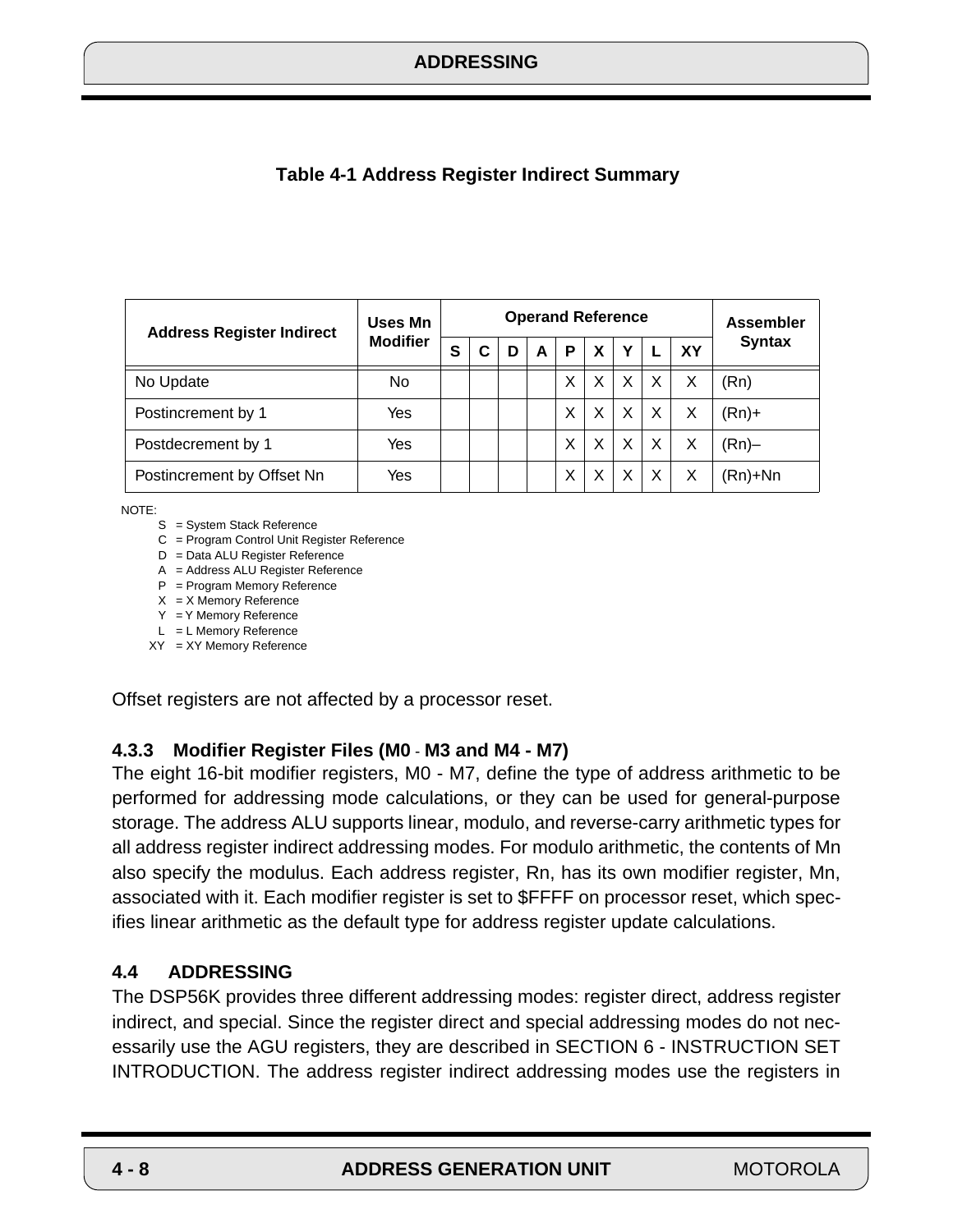the AGU and are described in the following paragraphs.

### **4.4.1 Address Register Indirect Modes**

When an address register is used to point to a memory location, the addressing mode is called "address register indirect" (see [Table 4-1](#page-7-0)). The term indirect is used because the register contents are not the operand itself, but rather the address of the operand. These addressing modes specify that an operand is in memory and specify the effective address of that operand.

A portion of the data bus movement field in the instruction specifies the memory space to be referenced. The contents of specific AGU registers that determine the effective address are modified by arithmetic operations performed in the AGU. The type of address arithmetic used is specified by the address modifier register, Mn. The offset register, Nn, is only used when the update specifies an offset.

Not all possible combinations are available, such as  $+$  (Rn). The 24-bit instruction word size is not large enough to allow a completely orthogonal instruction set for all instructions used by the DSP.

An example and description of each mode is given in the following paragraphs. SEC-TION 6 - INSTRUCTION SET INTRODUCTION and APPENDIX A - INSTRUCTION SET DETAILS give a complete description of the instruction syntax used in these examples. In particular, XY: memory references refer to instructions in which an operand in X memory and an operand in Y memory are referenced in the same instruction.

### **4.4.1.1 No Update**

The address of the operand is in the address register, Rn (see [Table 4-1](#page-7-0)). The contents of the Rn register are unchanged by executing the instruction. [Figure 4-4](#page-9-0) shows a MOVE instruction using address register indirect addressing with no update. This mode can be used for making XY: memory references. This mode does not use Nn or Mn registers.

### **4.4.1.2 Postincrement By 1**

The address of the operand is in the address register, Rn (see [Table 4-1](#page-7-0) and [Figure 4-5](#page-10-0)). After the operand address is used, it is incremented by 1 and stored in the same address register. This mode can be used for making XY: memory references and for modifying the contents of Rn without an associated data move.

#### **4.4.1.3 Postdecrement By 1**

The address of the operand is in the address register, Rn (see [Table 4-1](#page-7-0) and [Figure 4-6](#page-11-0)). After the operand address is used, it is decremented by 1 and stored in the same address register. This mode can be used for making XY: memory references and for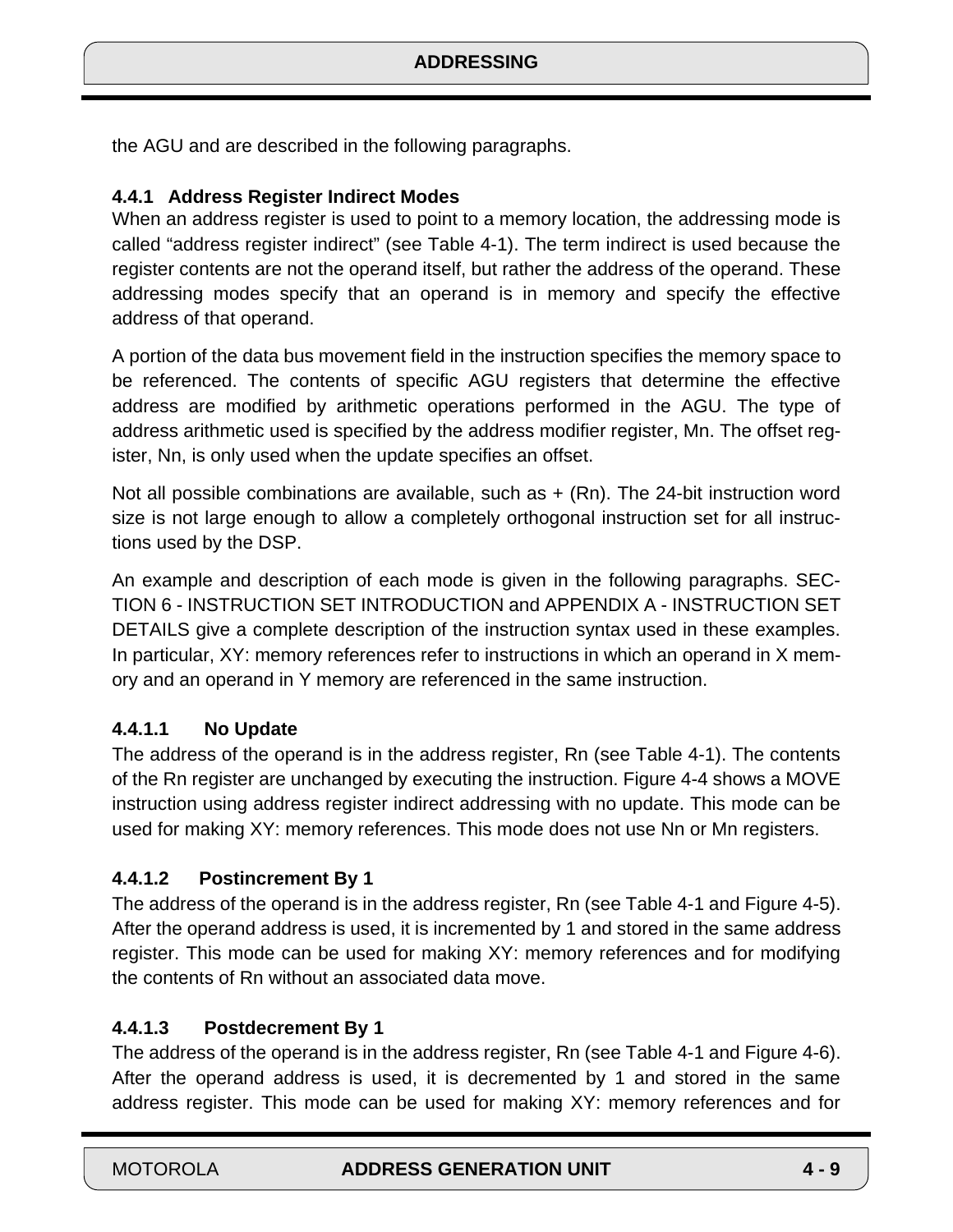<span id="page-9-0"></span>EXAMPLE: MOVE A1,X: (R0)



Assembler Syntax: (Rn) Memory Spaces: P:, X:, Y:, XY:, L: Additional Instruction Execution Time (Clocks): 0 Additional Effective Address Words: 0

#### **Figure 4-4 Address Register Indirect — No Update**

modifying the contents of Rn without an associated data move.

#### **4.4.1.4 Postincrement By Offset Nn**

The address of the operand is in the address register, Rn (see [Table 4-1](#page-7-0) and [Figure 4-7](#page-12-0)). After the operand address is used, it is incremented by the contents of the Nn register and stored in the same address register. The contents of the Nn register are unchanged. This mode can be used for making XY: memory references and for modifying the contents of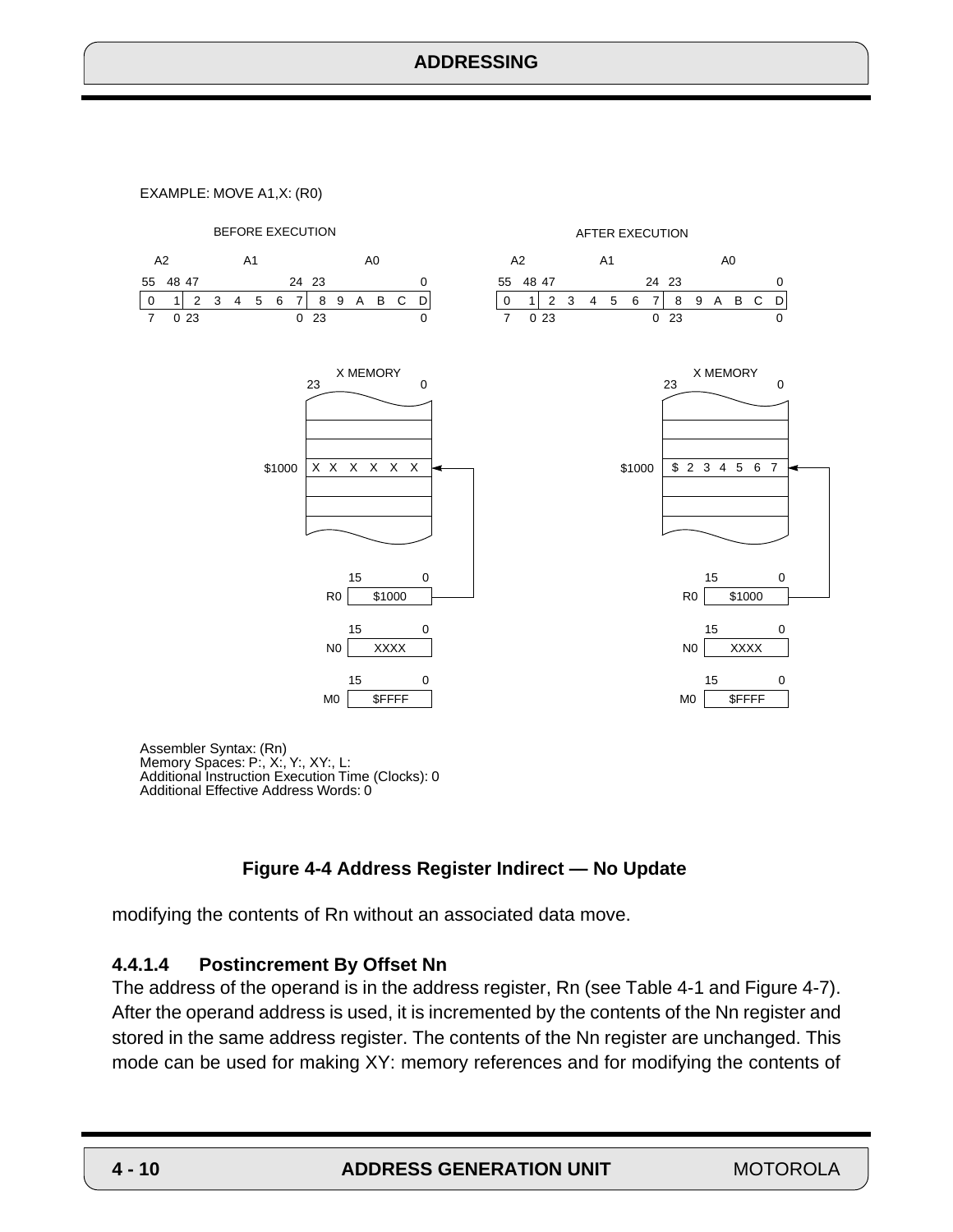<span id="page-10-0"></span>EXAMPLE: MOVE B0,Y: (R1)+



Memory Spaces: P:, X:, Y:, XY:, L: Additional Instruction Execution Time (Clocks): 0 Additional Effective Address Words: 0

#### **Figure 4-5 Address Register Indirect — Postincrement**

Rn without an associated data move.

#### **4.4.1.5 Postdecrement By Offset Nn**

The address of the operand is in the address register, Rn (see [Table 4-1](#page-7-0) and [Figure 4-8](#page-13-0)). After the operand address is used, it is decremented by the contents of the Nn register and stored in the same address register. The contents of the Nn register are unchanged. This mode cannot be used for making XY: memory references, but it can be used to mod-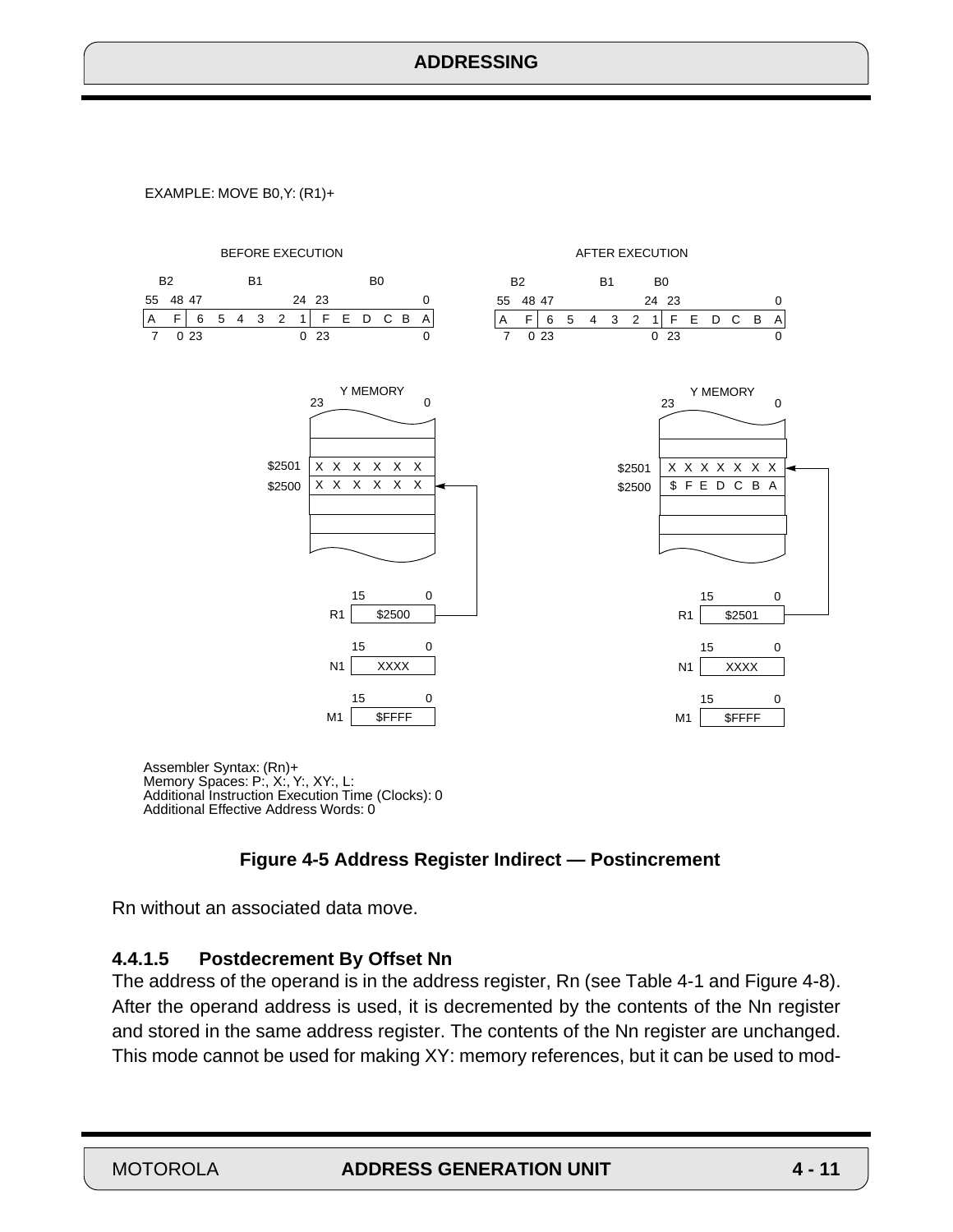<span id="page-11-0"></span>EXAMPLE: MOVE Y0,Y: (R3)-



### **Figure 4-6 Address Register Indirect — Postdecrement**

ify the contents of Rn without an associated data move.

#### **4.4.1.6 Indexed By Offset Nn**

The address of the operand is the sum of the contents of the address register, Rn, and the contents of the address offset register, Nn (see [Table 4-1](#page-7-0) and [Figure 4-9](#page-14-0)). The contents of the Rn and Nn registers are unchanged. This addressing mode, which requires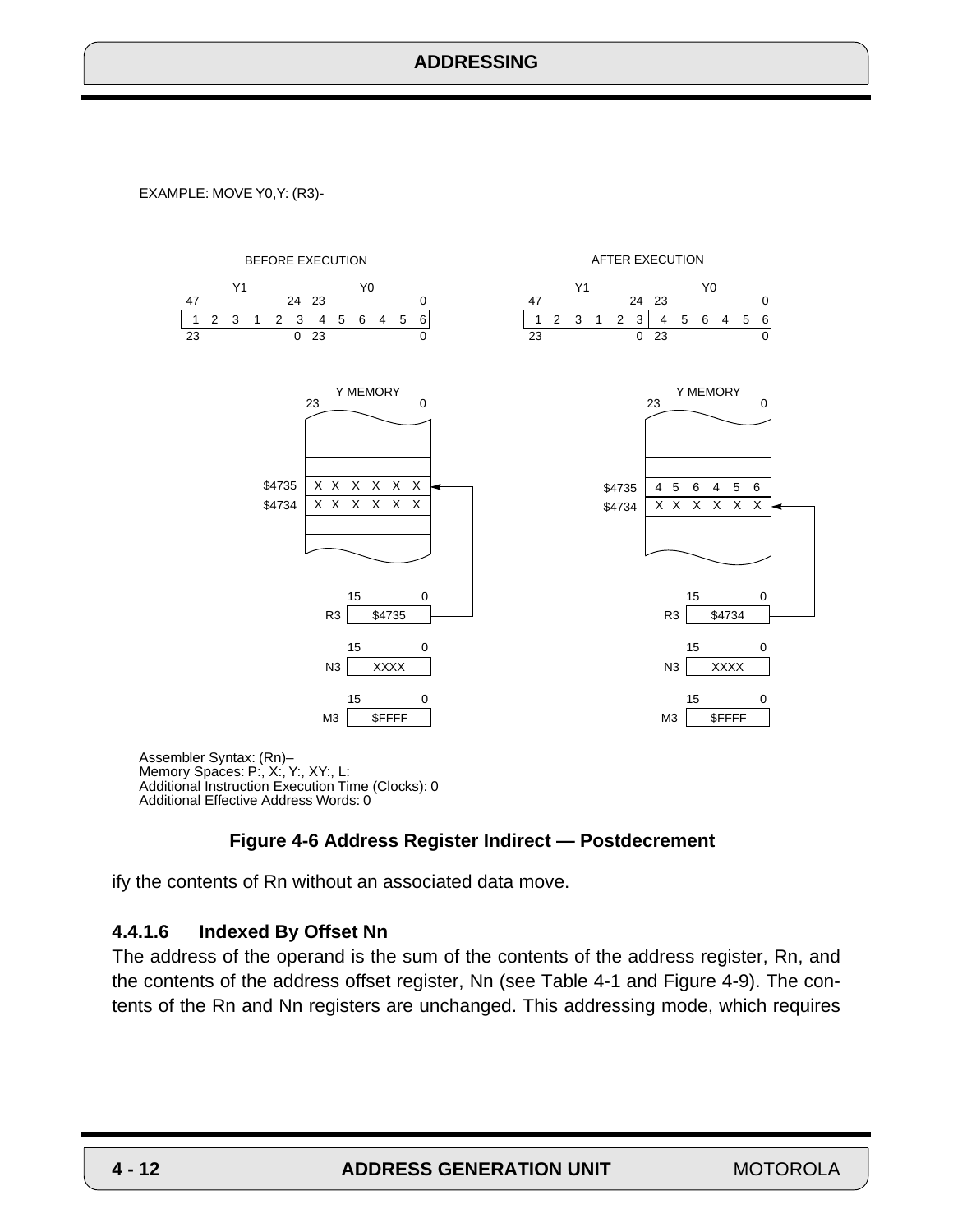<span id="page-12-0"></span>EXAMPLE: MOVE X1,X: (R2)+N2



Assembler Syntax: (Rn)+Nn Memory Spaces: P:, X:, Y:, XY:, L: Additional Instruction Execution Time (Clocks): 0 Additional Effective Address Words: 0

### **Figure 4-7 Address Register Indirect — Postincrement by Offset Nn**

an extra instruction cycle, cannot be used for making XY: memory references.

### **4.4.1.7 Predecrement By 1**

The address of the operand is the contents of the address register, Rn, decremented by 1 before the operand address is used (see [Table 4-1](#page-7-0) and [Figure 4-10](#page-15-0)). The contents of Rn are decremented and stored in the same address register. This addressing mode requires an extra instruction cycle. This mode cannot be used for making XY: memory references, nor can it be used for modifying the contents of Rn without an associated data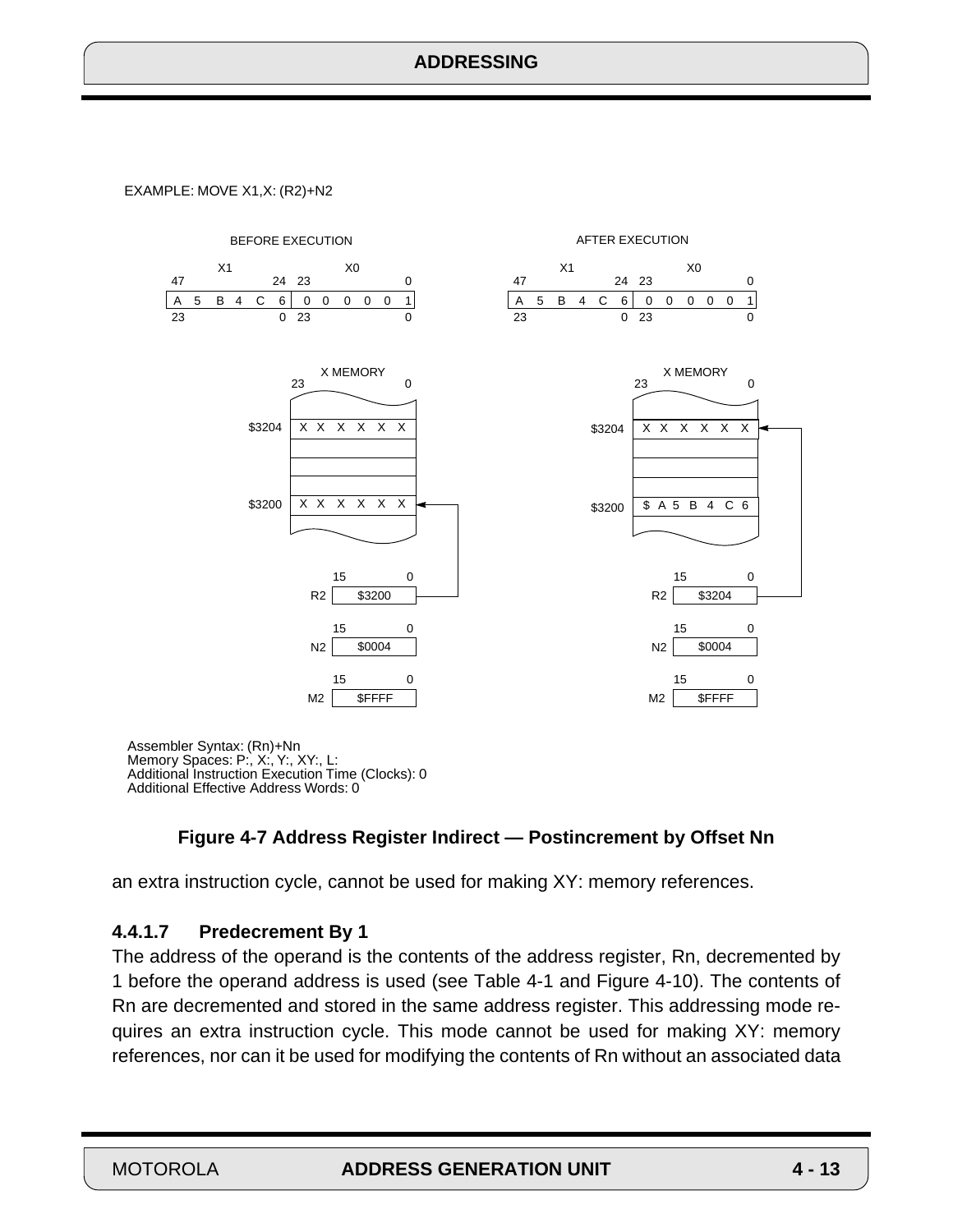<span id="page-13-0"></span>EXAMPLE: MOVE X:(R4)–N4,A0



Memory Spaces: P:, X:, Y:, L: Additional Instruction Execution Time (Clocks): 0 Additional Effective Address Words: 0

#### **Figure 4-8 Address Register Indirect — Postdecrement by Offset Nn**

move.

#### **4.4.2 Address Modifier Arithmetic Types**

The address ALU supports linear, modulo, and reverse-carry arithmetic for all address register indirect modes. These arithmetic types easily allow the creation of data structures in memory for FIFOs (queues), delay lines, circular buffers, stacks, and bit-reversed FFT buffers.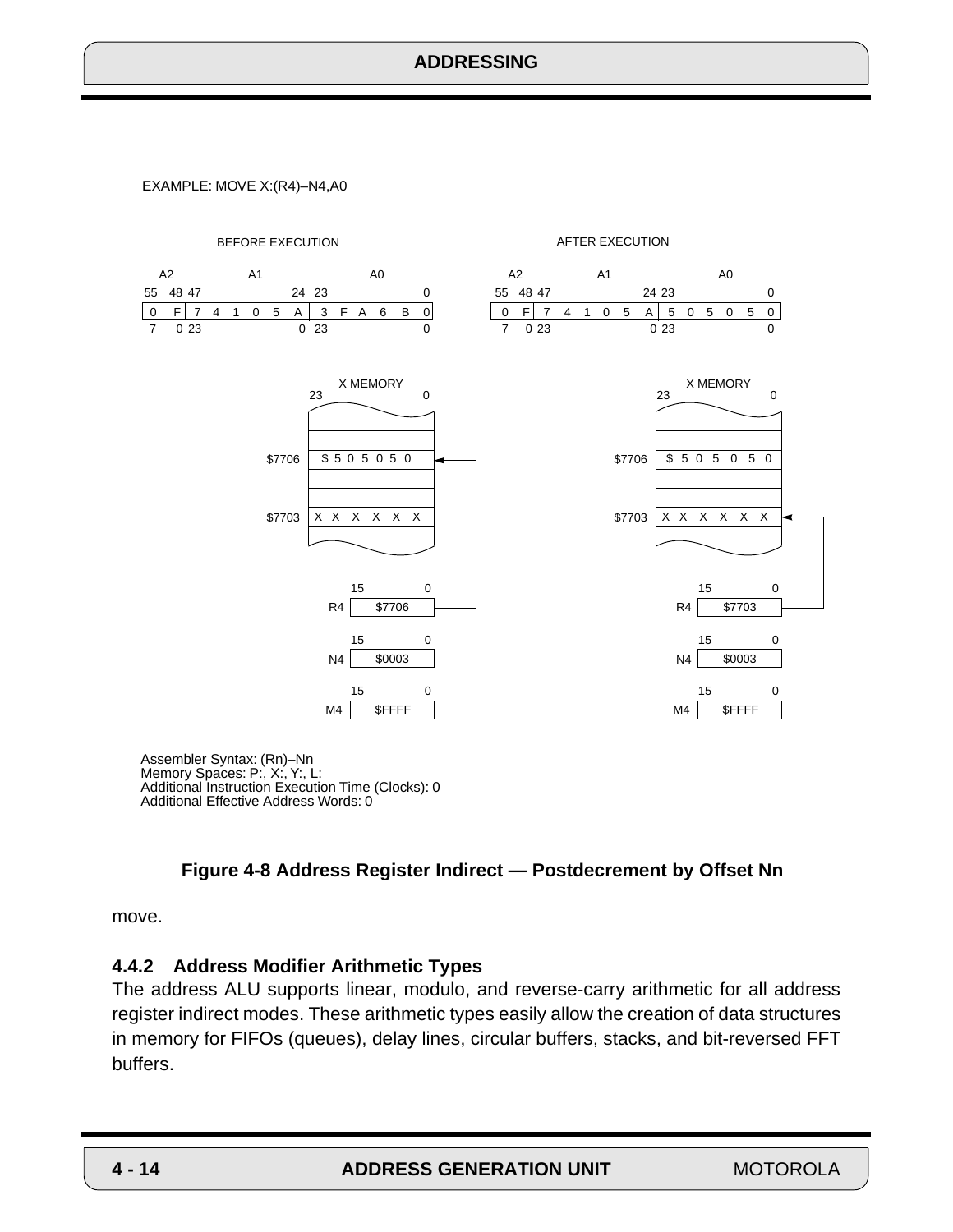<span id="page-14-0"></span>EXAMPLE: MOVE Y1,X: (R6+N6)



Assembler Syntax: (Rn+Nn) Memory Spaces: P:, X:, Y:, L: Additional Instruction Execution Time (Clocks): 2 Additional Effective Address Words: 0

#### **Figure 4-9 Address Register Indirect — Indexed by Offset Nn**

The contents of the address modifier register, Mn, defines the type of arithmetic to be performed for addressing mode calculations. For modulo arithmetic, the contents of Mn also specifies the modulus, or the size of the memory buffer whose addresses will be referenced. See [Table 4-2](#page-17-0) for a summary of the address modifiers implemented on the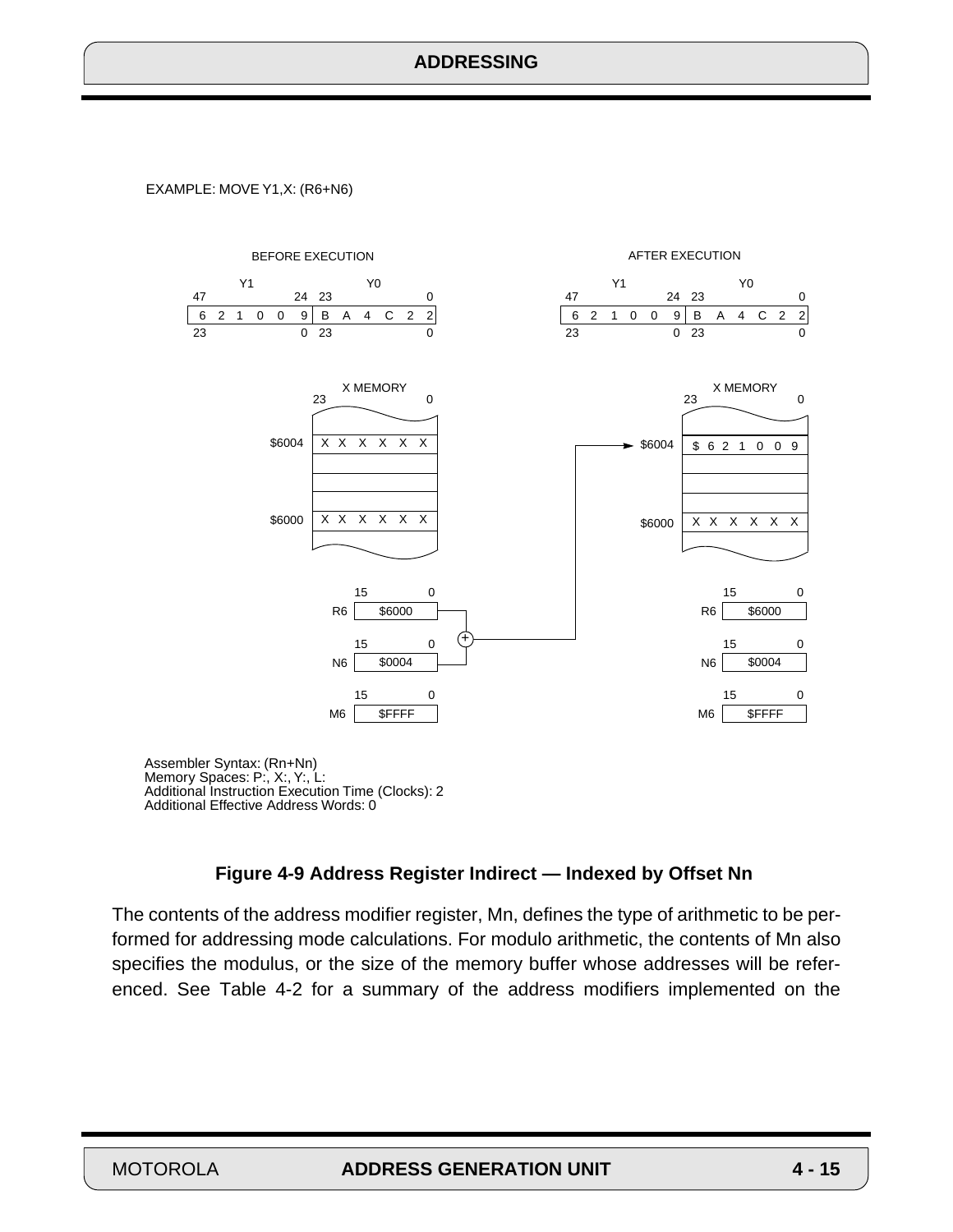<span id="page-15-0"></span>EXAMPLE: MOVE X: –(R5),B1



Memory Spaces: P:, X:, Y:, L: Additional Instruction Execution Time (Clocks): 2 Additional Effective Address Words: 0

### **Figure 4-10 Address Register Indirect — Predecrement**

DSP56K. The MMMM column indicates the hex value which should be stored in the Mn register.

#### **4.4.2.1 Linear Modifier (Mn=\$FFFF)**

When the value in the modifier register is \$FFFF, address modification is performed using normal 16-bit linear arithmetic (see [Table 4-2\)](#page-17-0). A 16-bit offset, Nn, and + 1 or –1 can be used in the address calculations. The range of values can be considered as signed (Nn from  $-32,768$  to  $+32,767$ ) or unsigned (Nn from 0 to  $+65,535$ ) since there is no arithmetic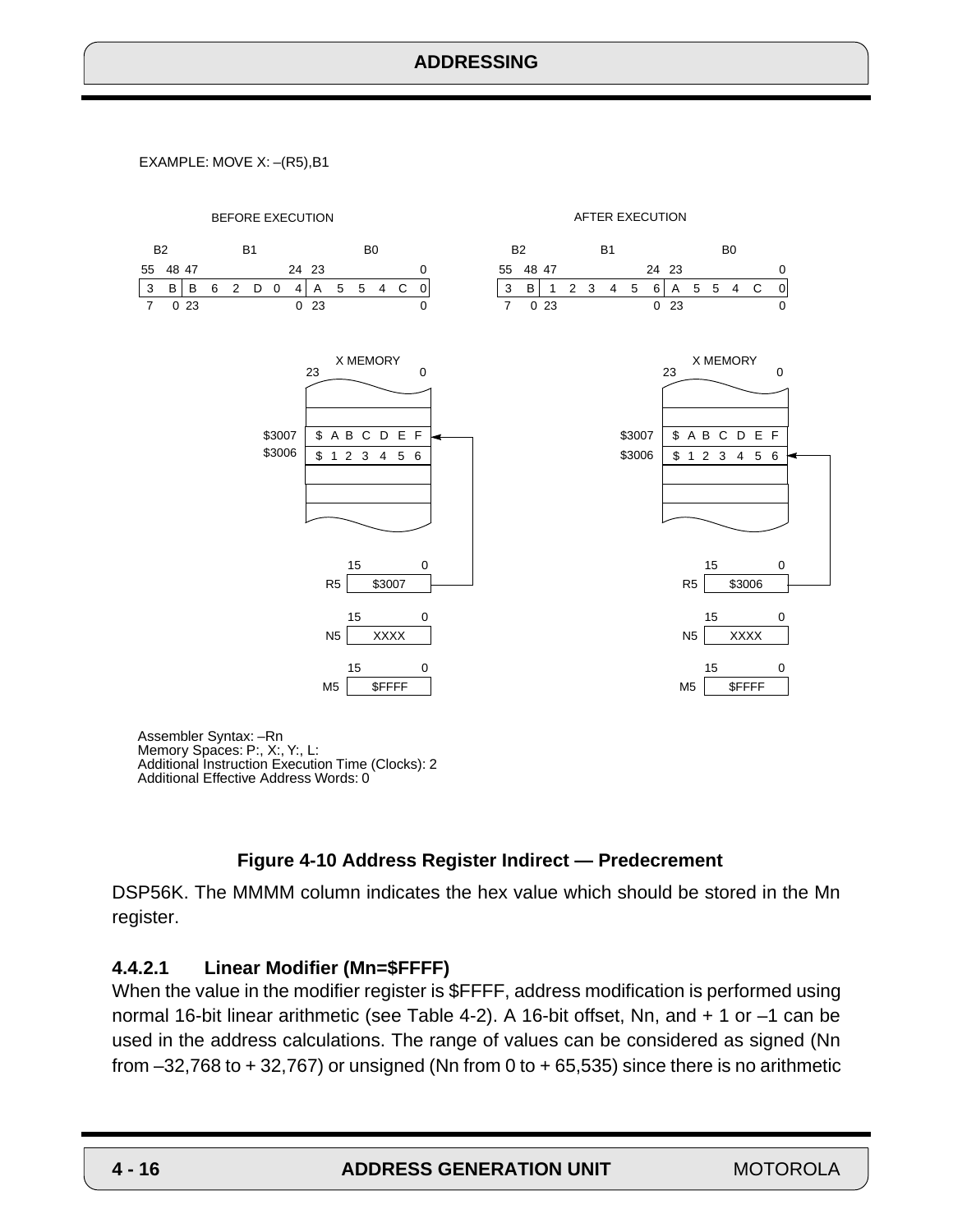difference between these two data representations. Addresses are normally considered unsigned, and data is normally considered signed.

### **4.4.2.2 Modulo Modifier**

When the value in the modifier register falls into one of two ranges (Mn=\$0001 to \$7FFF or Mn= \$8001 to \$BFFF with the reserved gaps noted in the table), address modification is performed using modulo arithmetic (see [Table 4-2](#page-17-0)).

Modulo arithmetic normally causes the address register value to remain within an address range of size M, whose lower boundary is determined by Rn. The upper boundary is determined by the modulus, or M. The modulus value, in turn, is determined by Mn, the value in the modifier register (see [Figure 4-11](#page-18-0)).

There are certain cases where modulo arithmetic addressing conditions may cause the address register to jump linearly to the same relative address in a different buffer. Other cases firmly restrict the address register to the same buffer, causing the address register to wrap around within the buffer. The range in which the value contained in the modifier register falls determines how the processor will handle modulo addressing.

### **4.4.2.2.1 Mn=\$0001 to \$7FFF**

In this range, the modulus (M) equals the value in the modifier register (Mn) plus 1. The memory buffer's lower boundary (base address) value, determined by Rn, must have zeros in the k LSBs, where  $2^k \geq M$ , and therefore must be a multiple of  $2^k$ . The upper boundary is the lower boundary plus the modulo size minus one (base address plus M– 1). Since  $M\leq 2^{k}$ , once M is chosen, a sequential series of memory blocks (each of length  $2<sup>k</sup>$ ) is created where these circular buffers can be located. If M $<$ 2 $<sup>k</sup>$ , there will be a space</sup> between sequential circular buffers of  $(2<sup>k</sup>)$ –M.

For example, to create a circular buffer of 21 stages, M is 21, and the lower address boundary must have its five LSBs equal to zero ( $2^k \geq 21$ , thus  $k \geq 5$ ). The Mn register is loaded with the value 20. The lower boundary may be chosen as 0, 32, 64, 96, 128, 160, etc. The upper boundary of the buffer is then the lower boundary plus 21. There will be an unused space of 11 memory locations between the upper address and next usable lower address. The address pointer is not required to start at the lower address boundary or to end on the upper address boundary; it can initially point anywhere within the defined modulo address range. Neither the lower nor the upper boundary of the modulo region is stored; only the size of the modulo region is stored in Mn. The boundaries are determined by the contents of Rn. Assuming the (Rn)+ indirect addressing mode, if the address register pointer increments past the upper boundary of the buffer (base address plus M–1), it will wrap around through the base address (lower boundary). Alternatively, assuming the (Rn)- indirect addressing mode, if the address decrements past the lower boundary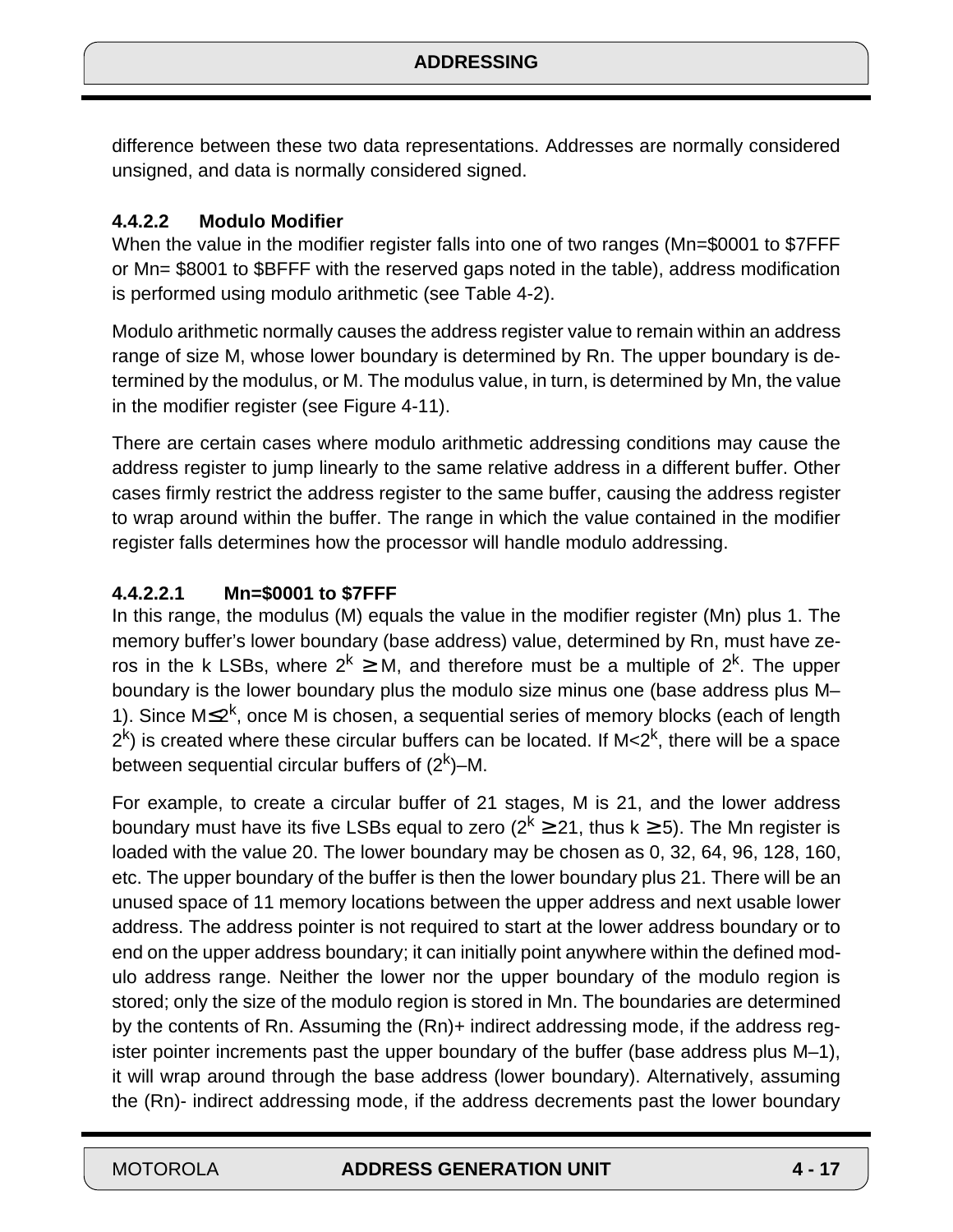<span id="page-17-0"></span>

| MMMM        | <b>Addressing Mode Arithmetic</b>           |
|-------------|---------------------------------------------|
| 0000        | Reverse Carry (Bit Reverse)                 |
| 0001        | Modulo <sub>2</sub>                         |
| 0002        | Modulo 3                                    |
|             |                                             |
| 7FFE        | Modulo 32767                                |
| 7FFF        | Modulo 32768                                |
| 8000        | Reserved                                    |
| 8001        | Multiple Wrap-Around Modulo 2               |
| 8002        | Reserved                                    |
| 8003        | Multiple Wrap-Around Modulo 4               |
|             | Reserved                                    |
| 8007        | Multiple Wrap-Around Modulo 8               |
|             | Reserved                                    |
| 800F        | Multiple Wrap-Around Modulo 24              |
|             | Reserved                                    |
| 801F        | Multiple Wrap-Around Modulo 2 <sup>5</sup>  |
|             | Reserved                                    |
| 803F        | Multiple Wrap-Around Modulo 2 <sup>6</sup>  |
|             | Reserved                                    |
| 807F        | Multiple Wrap-Around Modulo 27              |
|             | Reserved                                    |
| 80FF        | Multiple Wrap-Around Modulo 28              |
|             | Reserved                                    |
| 81FF        | Multiple Wrap-Around Modulo 29              |
|             | Reserved                                    |
| 83FF        | Multiple Wrap-Around Modulo 2 <sup>10</sup> |
|             | Reserved                                    |
| 87FF        | Multiple Wrap-Around Modulo 211             |
|             | Reserved                                    |
| 8FFF        | Multiple Wrap-Around Modulo 2 <sup>12</sup> |
|             | Reserved                                    |
| 9FFF        | Multiple Wrap-Around Modulo 2 <sup>13</sup> |
|             | Reserved                                    |
| <b>BFFF</b> | Multiple Wrap-Around Modulo 2 <sup>14</sup> |
|             | Reserved                                    |
|             | $4.44 \times 10^{14} \times 2^{15}$         |

#### **Table 4-2 Address Modifier Summary**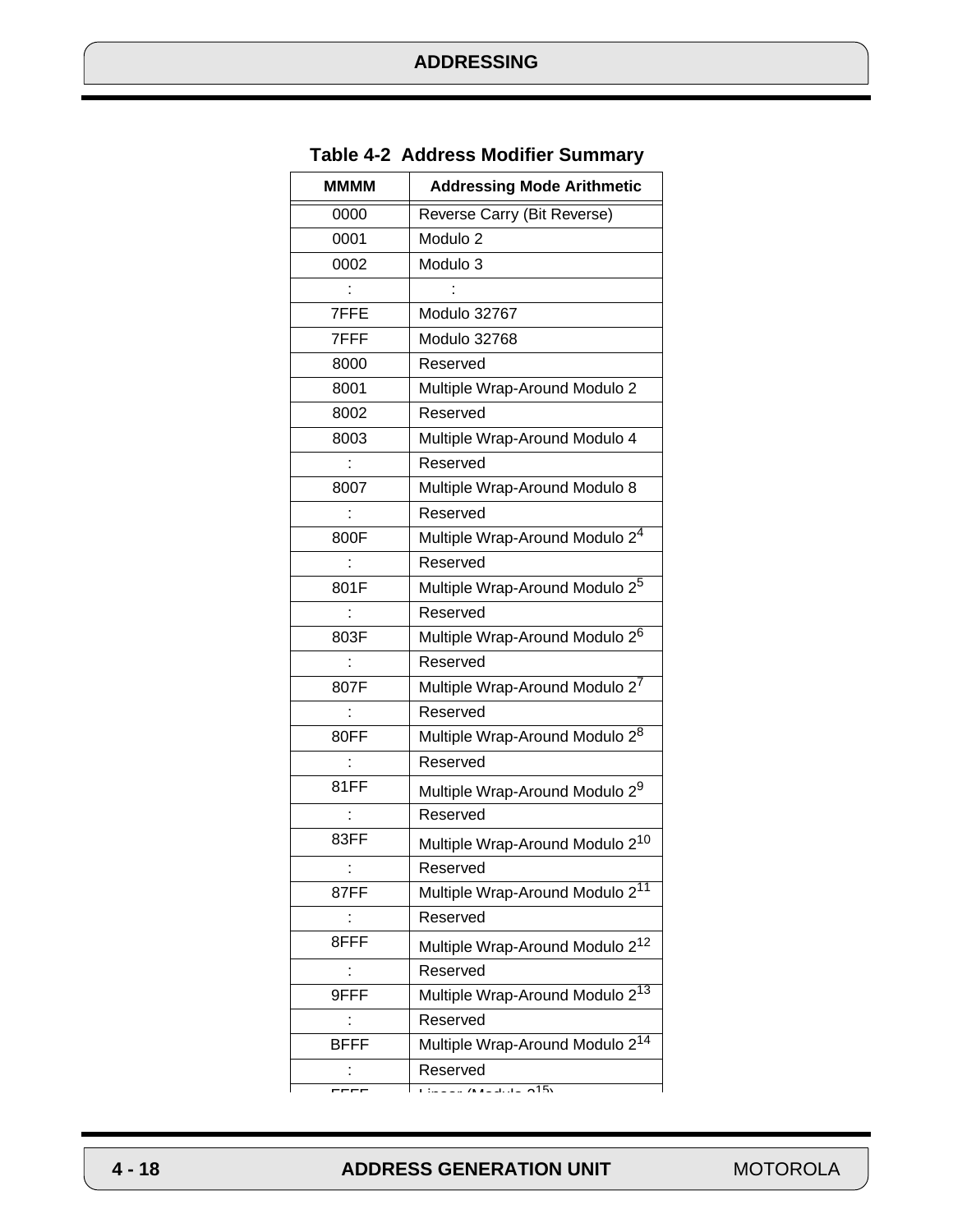<span id="page-18-0"></span>

**Figure 4-11 Circular Buffer**

(base address), it will wrap around through the base address plus M–1 (upper boundary).

If an offset (Nn) is used in the address calculations, the 16-bit absolute value, |Nn|, must be less than or equal to M for proper modulo addressing in this range. If Nn>M, the result is data dependent and unpredictable, except for the special case where  $Nn=P \times 2^{k}$ , a multiple of the block size where P is a positive integer. For this special case, when using the (Rn)+ Nn addressing mode, the pointer, Rn, will jump linearly to the same relative address in a new buffer, which is P blocks forward in memory (see [Figure 4-12\)](#page-19-0).

Similarly, for (Rn)–Nn, the pointer will jump P blocks backward in memory. This technique is useful in sequentially processing multiple tables or N-dimensional arrays. The range of values for Nn is –32,768 to + 32,767. The modulo arithmetic unit will automatically wrap around the address pointer by the required amount. This type of address modification is useful for creating circular buffers for FIFOs (queues), delay lines, and sample buffers up to 32,768 words long as well as for decimation, interpolation, and waveform generation. The special case of (Rn)  $\pm$  Nn mod M with Nn=P x 2<sup>k</sup> is useful for performing the same algorithm on multiple blocks of data in memory — e.g., parallel infinite impulse response (IIR) filtering.

An example of address register indirect modulo addressing is shown in [Figure 4-13.](#page-20-0) Starting at location 64, a circular buffer of 21 stages is created. The addresses generated are offset by 15 locations. The lower boundary = L x (2<sup>k</sup>) where  $2^k \ge 21$ ; therefore, k=5 and the lower address boundary must be a multiple of 32. The lower boundary may be chosen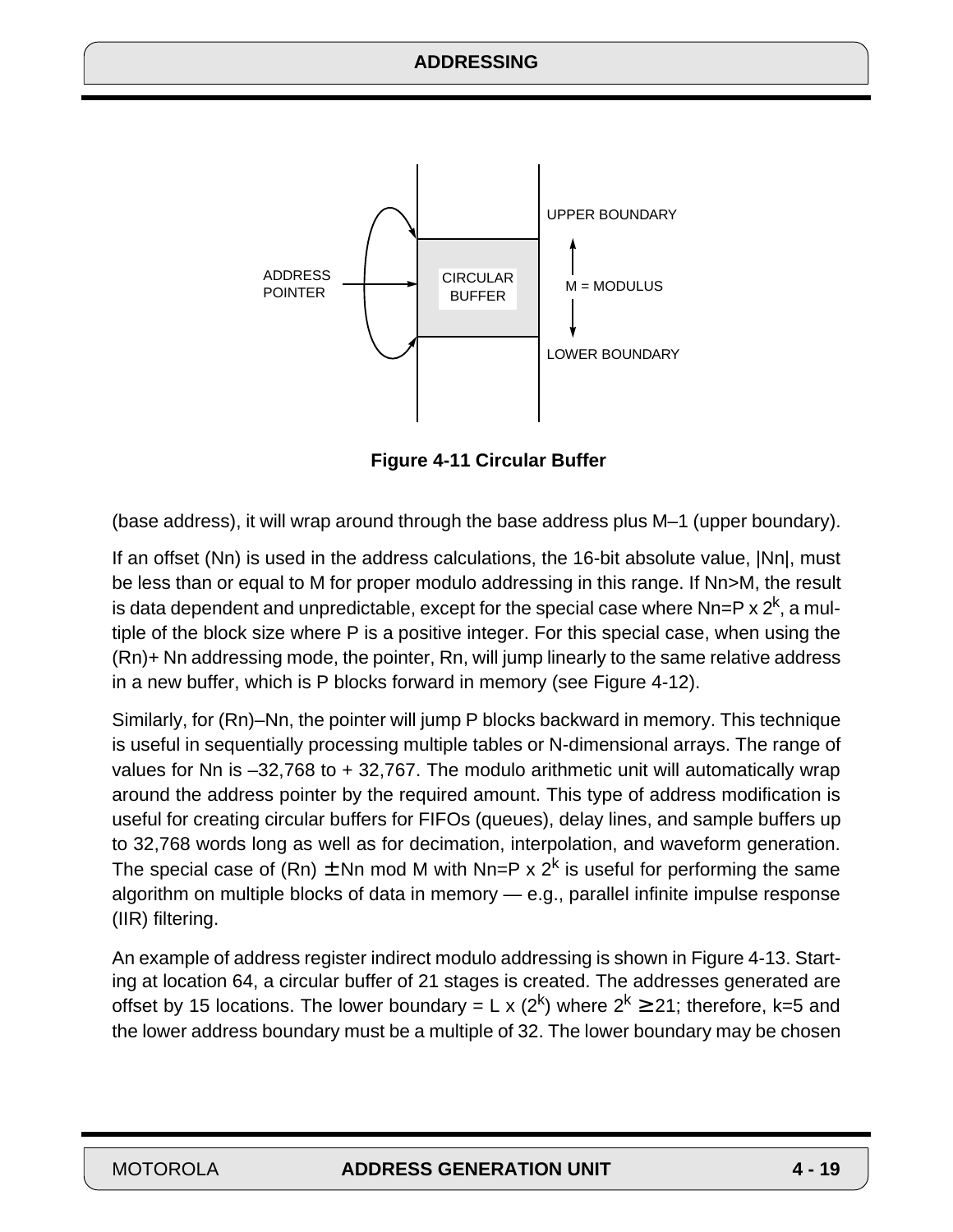<span id="page-19-0"></span>

**Figure 4-12 Linear Addressing with a Modulo Modifier**

as 0, 32, 64, 96, 128, 160, etc. For this example, L is arbitrarily chosen to be 2, making the lower boundary 64. The upper boundary of the buffer is then 84 (the lower boundary plus 20 (M–1)). The Mn register is loaded with the value 20 (M–1). The offset register is arbitrarily chosen to be 15 (Nn≤M). The address pointer is not required to start at the lower address boundary and can begin anywhere within the defined modulo address range i.e., within the lower boundary  $+ (2<sup>k</sup>)$  address region. The address pointer, Rn, is arbitrarily chosen to be 75 in this example. When R2 is post-incremented by the offset by the MOVE instruction, instead of pointing to 90 (as it would in the linear mode) it wraps around to 69. If the address register pointer increments past the upper boundary of the buffer (base address plus M–1), it will wrap around to the base address. If the address decrements past the lower boundary (base address), it will wrap around to the base address plus M–1.

If Rn is outside the valid modulo buffer range and an operation occurs that causes Rn to be updated, the contents of Rn will be updated according to modulo arithmetic rules. For example, a MOVE B0,X:(R0)+ N0 instruction (where R0=6, M0=5, and N0=0) would apparently leave R0 unchanged since N0=0. However, since R0 is above the upper boundary, the AGU calculates R0+ N0–M0–1 for the new contents of R0 and sets R0=0.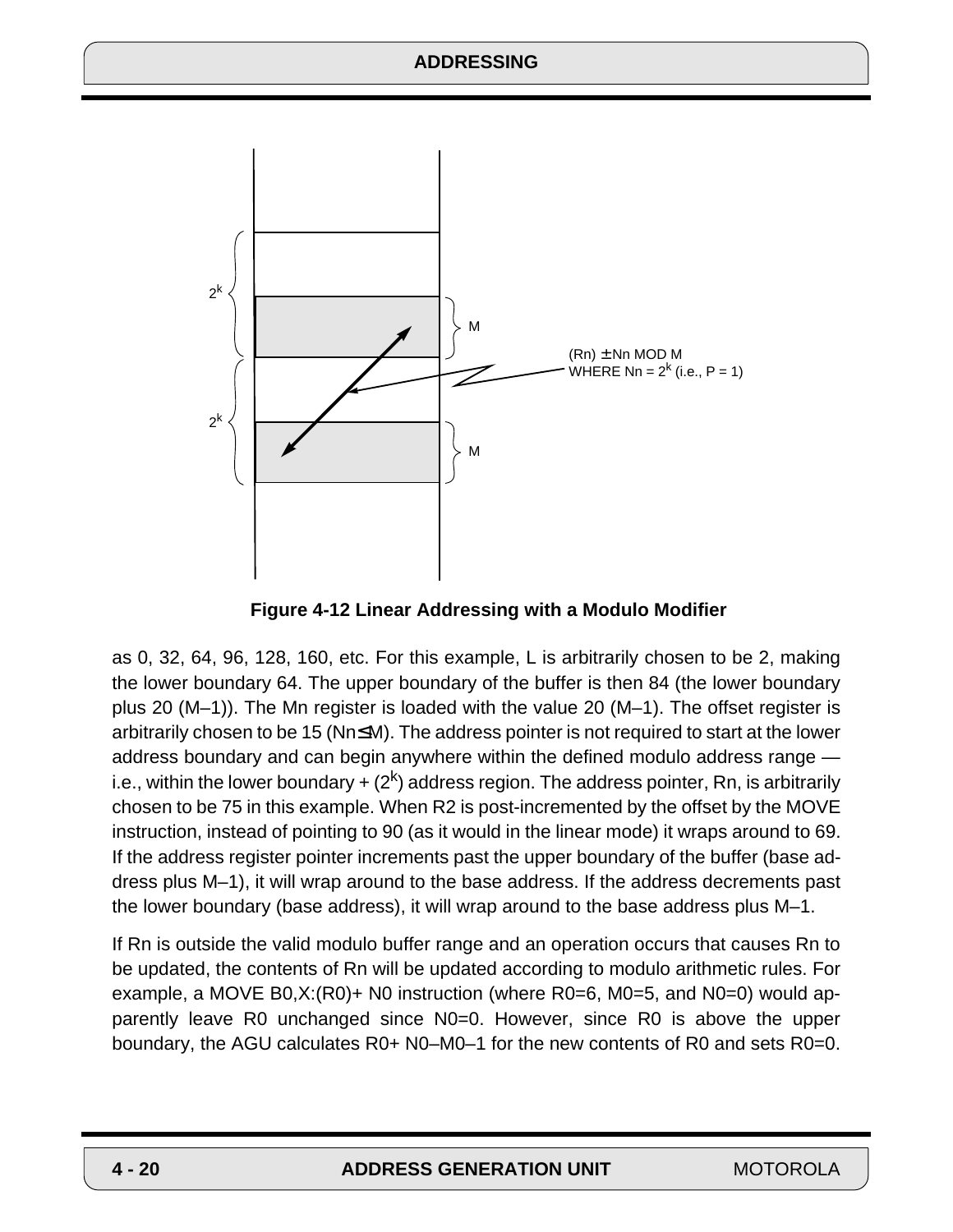EXAMPLE: MOVE X0,X:(R2)+N

<span id="page-20-0"></span>

**Figure 4-13 Modulo Modifier Example**

The MOVE instruction in Figure 4-13 takes the contents of the X0 register and moves it to a location in the X memory pointed to by (R2), and then (R2) is updated modulo 21. The new value of R2 is not 90 (75+ 15), which would be the case if linear arithmetic had been used, but rather is 69 since modulo arithmetic was used.

### **4.4.2.2.2 Mn=\$8001 to \$BFFF**

In this range, the modulo (M) equals (Mn+1)-\$8000, where Mn is the value in the modifier register (see [Table 4-2\)](#page-17-0). This range firmly restricts the address register to the same buffer, causing the address register to wrap around within the buffer. This multiple wraparound addressing feature reduces argument overhead and is useful for decimation, interpolation, and waveform generation.

The address modification is performed modulo M, where M may be **any power of 2** in the range from  $2^1$  to  $2^{14}$ . Modulo M arithmetic causes the address register value to remain within an address range of size M defined by a lower and upper address boundary. The value M-1 is stored in the modifier register Mn least significant 14 bits while the two most significant bits are set to '10'. The lower boundary (base address) value must have zeroes in the k LSBs, where  $2^k = M$ , and therefore must be a multiple of  $2^k$ . The upper boundary is the lower boundary plus the modulo size minus one (base address plus M-1).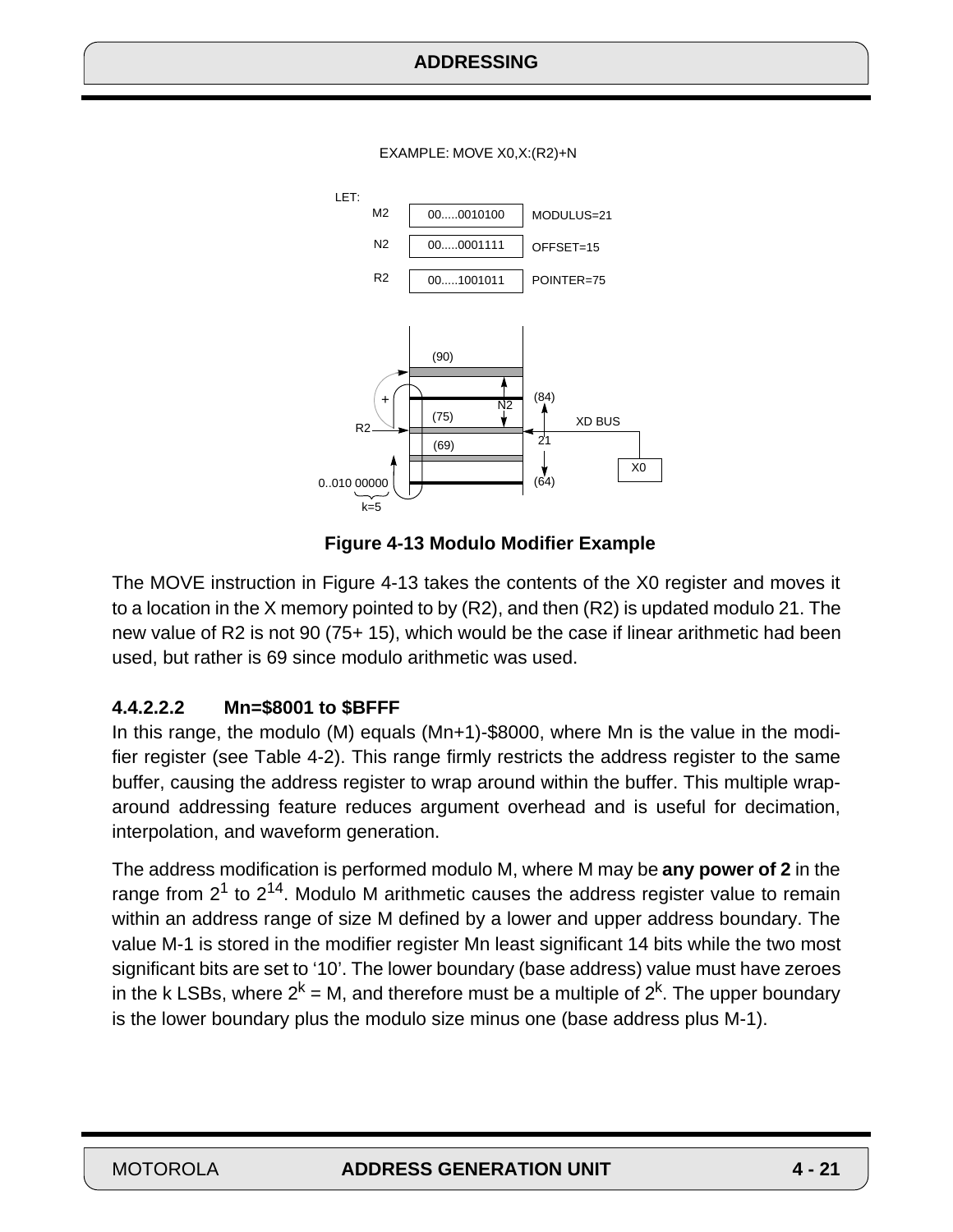For example, to create a circular buffer of 32 stages, M is chosen as 32 and the lower address boundary must have its 5 least significant bits equal to zero ( $2<sup>k</sup> = 32$ , thus  $k = 5$ ). The Mn register is loaded with the value \$801F. The lower boundary may be chosen as 0, 32, 64, 96, 128, 160, etc. The upper boundary of the buffer is then the lower boundary plus 31.

The address pointer is not required to start at the lower address boundary and may begin anywhere within the defined modulo address range (between the lower and upper boundaries). If the address register pointer increments past the upper boundary of the buffer (base address plus M-1) it will wrap around to the base address. If the address decrements past the lower boundary (base address) it will wrap around to the base address plus M-1. If an offset Nn is used in the address calculations, it is not required to be less than or equal to M for proper modulo addressing since multiple wrap around is supported for (Rn)+Nn, (Rn)-Nn and (Rn+Nn) address updates (multiple wrap-around cannot occur with (Rn)+, (Rn)- and -(Rn) addressing modes).

The multiple wrap-around address modifier is useful for decimation, interpolation and waveform generation since the multiple wrap-around capability may be used for argument reduction.

### **4.4.2.3 Reverse-Carry Modifier (Mn=\$0000)**

Reverse carry is selected by setting the modifier register to zero (see [Table 4-2](#page-17-0)). The address modification is performed in hardware by propagating the carry in the reverse direction — i.e., from the MSB to the LSB. Reverse carry is equivalent to bit reversing the contents of Rn (i.e., redefining the MSB as the LSB, the next MSB as bit 1, etc.) and the offset value, Nn, adding normally, and then bit reversing the result. If the + Nn addressing mode is used with this address modifier and Nn contains the value  $2^{(k-1)}$  (a power of two), this addressing modifier is equivalent to bit reversing the k LSBs of Rn, incrementing Rn by 1, and bit reversing the k LSBs of Rn again. This address modification is useful for addressing the twiddle factors in 2k-point FFT addressing and to unscramble  $2<sup>k</sup>$ -point FFT data. The range of values for Nn is 0 to  $+$  32K (i.e., Nn= $2^{15}$ ), which allows bit-reverse addressing for FFTs up to 65,536 points.

To make bit-reverse addressing work correctly for a  $2<sup>k</sup>$  point FFT, the following procedures must be used:

- 1. Set Mn=0; this selects reverse-carry arithmetic.
- 2. Set  $Nn=2^{(k-1)}$ .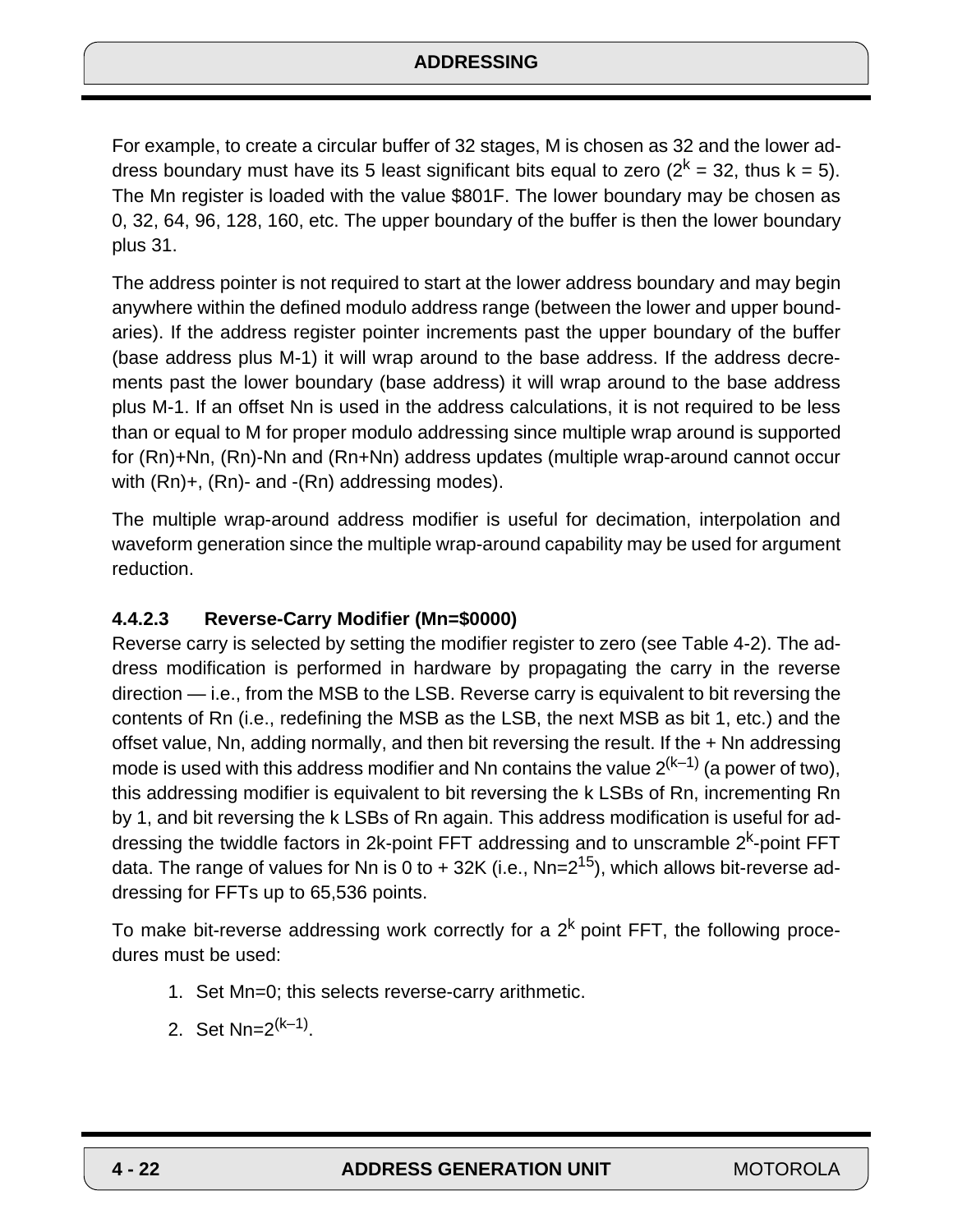- <span id="page-22-0"></span>3. Set Rn between the lower boundary and upper boundary in the buffer memory. The lower boundary is L x  $(2^k)$ , where L is an arbitrary whole number. This boundary gives a 16-bit binary number "xx . . . xx00 . . . 00", where xx . . . xx=L and 00 . . . 00 equals k zeros. The upper boundary is L x  $(2^k)$ +  $((2^k)$ -1). This boundary gives a 16-bit binary number "xx . . . xx11 . . . 11", where xx . . . xx=L and 11 . . . 11 equals k ones.
- 4. Use the (Rn)+ Nn addressing mode.

As an example, consider a 1024-point FFT with real data stored in the X memory and imaginary data stored in the Y memory. Since  $1,024=2^{10}$ , k=10. The modifier register (Mn) is zero to select bit-reverse addressing. Offset register (Nn) contains the value 512  $(2^{(k-1)})$ <sup>1)</sup>), and the pointer register (Rn) contains 3,072 (L x  $(2^k)$ =3 x  $(2^{10})$ ), which is the lower boundary of the memory buffer that holds the results of the FFT. The upper boundary is 4,095 (lower boundary +  $(2^k)$ –1=3,072+ 1,023).

Postincrementing by + N generates the address sequence (0, 512, 256, 768, 128, 640,...), which is added to the lower boundary. This sequence (0, 512, etc.) is the scrambled FFT data order for sequential frequency points from 0 to  $2\pi$ . Table 4-3 shows the successive contents of Rn when using (Rn)+ Nn updates.

| <b>Rn Contents</b> | <b>Offset From</b><br><b>Lower Boundary</b> |
|--------------------|---------------------------------------------|
| 3072               |                                             |
| 3584               | 512                                         |
| 3328               | 256                                         |
| 3840               | 768                                         |
| 3200               | 128                                         |
| 3712               | 640                                         |

#### **Table 4-3 Bit-Reverse Addressing Sequence Example**

The reverse-carry modifier only works when the base address of the FFT data buffer is a multiple of  $2<sup>k</sup>$ , such as 1,024, 2,048, 3,072, etc. The use of addressing modes other than postincrement by + Nn is possible but may not provide a useful result.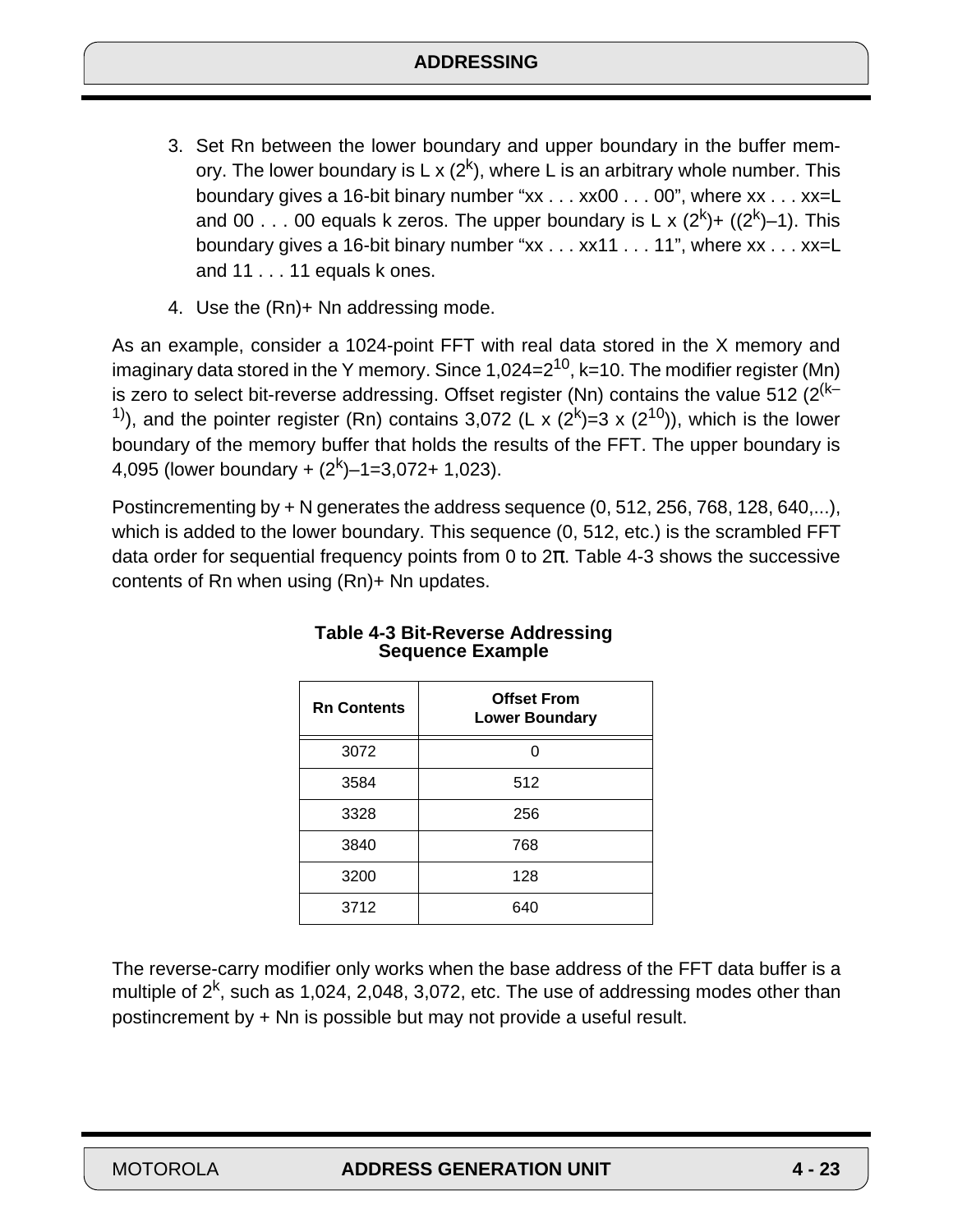The term bit reverse with respect to reverse-carry arithmetic is descriptive. The lower boundary that must be used for the bit-reverse address scheme to work is L x  $(2^k)$ . In the previous example shown in [Table 4-3,](#page-22-0) L=3 and k=10. The first address used is the lower boundary (3072); the calculation of the next address is shown in Figure 4-14. The k LSBs of the current contents of Rn (3,072) are swapped:



EACH UPDATE, (Rn)+Nn, IS EQUIVALENT TO:

#### **Figure 4-14 Bit-Reverse Address Calculation Example**

- Bits 0 and 9 are swapped.
- Bits 1 and 8 are swapped.
- Bits 2 and 7 are swapped.
- Bits 3 and 6 are swapped.
- Bits 4 and 5 are swapped.

The result is incremented (3,073), and then the k LSBs are swapped again:

- Bits 0 and 9 are swapped.
- Bits 1 and 8 are swapped.
- Bits 2 and 7 are swapped.
- Bits 3 and 6 are swapped.
- Bits 4 and 5 are swapped.

The result is Rn equals 3,584.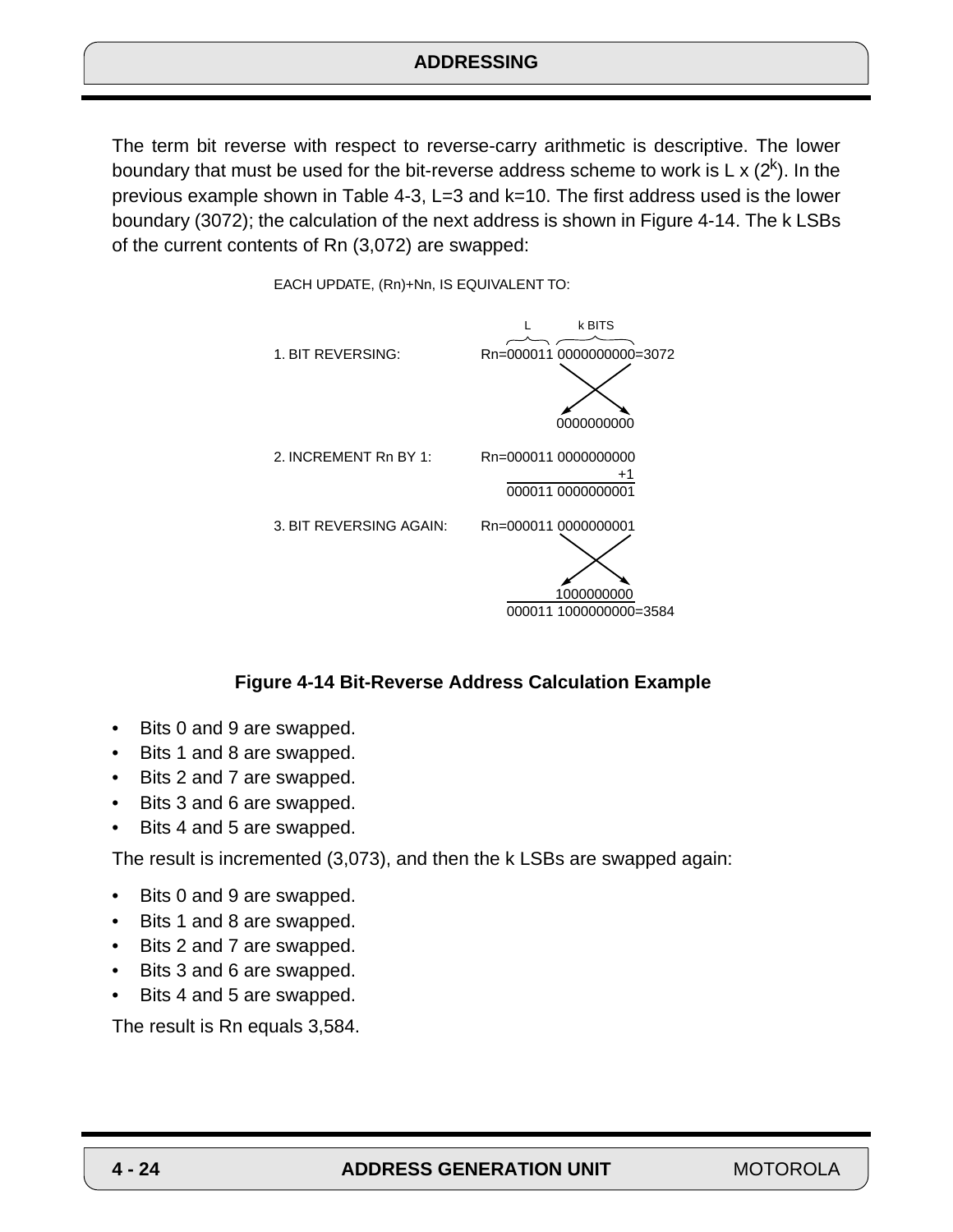# **4.4.2.4 Address-Modifier-Type Encoding Summary**

There are three address modifier types:

- Linear Addressing
- Reverse-Carry Addressing
- Modulo Addressing

Bit-reverse addressing is useful for  $2<sup>k</sup>$ -point FFT addressing. Modulo addressing is useful for creating circular buffers for FIFOs (queues), delay lines, and sample buffers up to 32,768 words long. The linear addressing is useful for general-purpose addressing. There is a reserved set of modifier values (from 32,768 to 65,534) that should not be used.

[Figure 4-15](#page-25-0) gives examples of the three addressing modifiers using 8-bit registers for simplification (all AGU registers are 16 bit). The addressing mode used in the example, postincrement by offset Nn, adds the contents of the offset register to the contents of the address register after the address register is accessed. The results of the three examples are as follows:

- The linear address modifier addresses every fifth location since the offset register contains \$5.
- Using the bit-reverse address modifier causes the postincrement by offset Nn addressing mode to use the address register, bit reverse the four LSBs, increment by 1, and bit reverse the four LSBs again.
- The modulo address modifier has a lower boundary at a predetermined location, and the modulo number plus the lower boundary establishes the upper boundary. This boundary creates a circular buffer so that, if the address register is pointing within the boundaries, addressing past a boundary causes a circular wraparound to the other boundary.